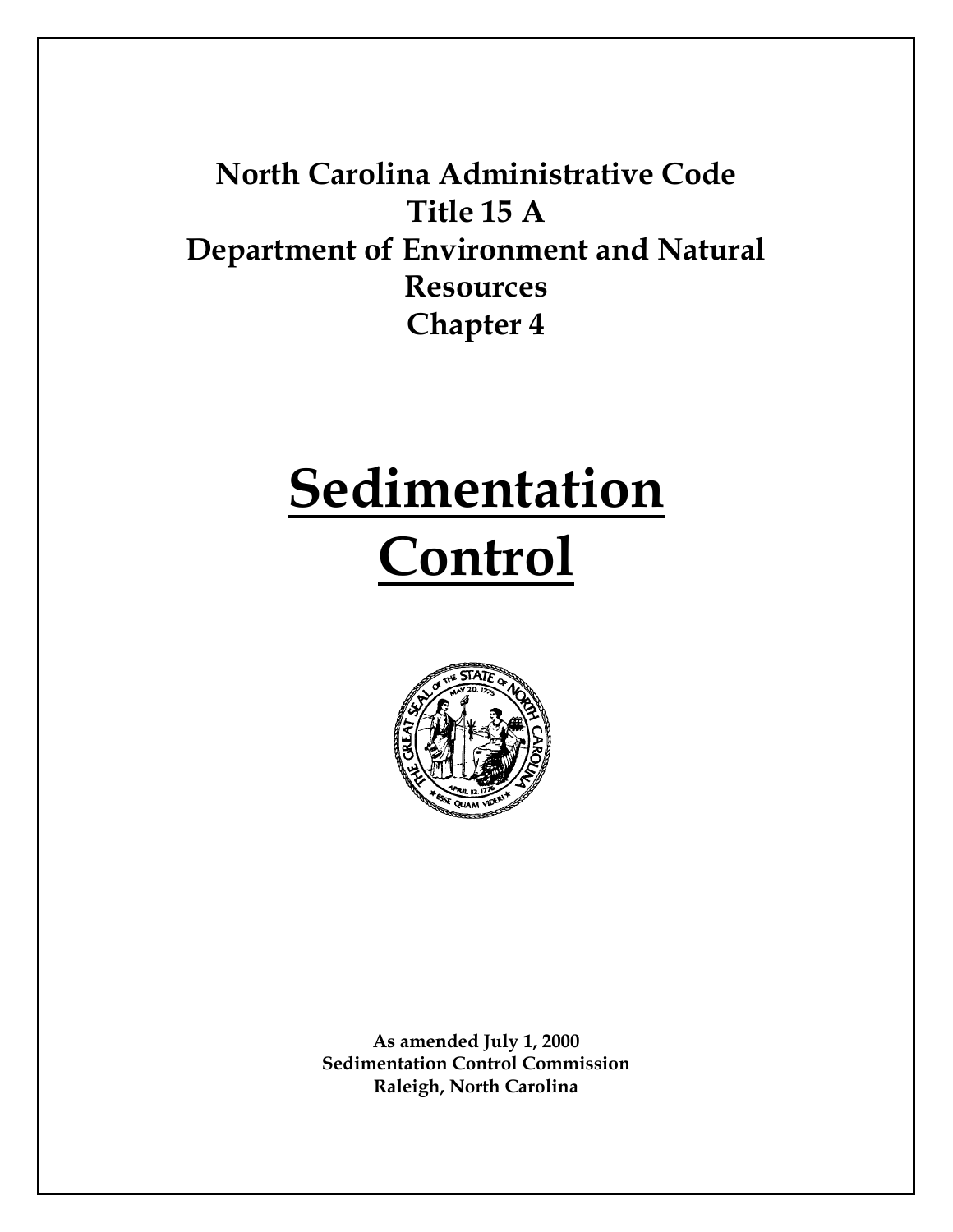# **CHAPTER 4 - SEDIMENTATION CONTROL**

This Chapter 4 of Title 15A of the North Carolina Administrative Code (T15A.04); SEDIMENTATION CONTROL; has been transferred and recodified from Chapter 16 of Title 15 of the North Carolina Administrative Code (T15.16), effective November 1, 1989. The recodification was pursuant to G.S. 143B-279.1.

#### **SUBCHAPTER 4A - SEDIMENTATION CONTROL COMMISSION ORGANIZATION**

#### **15A NCAC 04A .0101 OFFICES OF THE SEDIMENTATION CONTROL COMMISSION**

Persons may write or visit the North Carolina Sedimentation Control Commission offices at the Archdale Building, 512 N. Salisbury Street, P.O. Box 27687, Raleigh, North Carolina 27611. Persons may write or visit regional offices of the Commission's staff in the Land Quality Section of the Division of Land Resources at the following locations:

- (1) Interchange Building 59 Woodfin Place P.O. Box 370 Asheville, N.C. 28801
- (2) 585 Waughtown Street Winston-Salem, N.C. 27107
- (3) 919 North Main Street P.O. Box 950 Mooresville, N.C. 28115
- (4) 3800 Barrett Drive P.O. Box 27687 Raleigh, N.C. 27611
- (5) Wachovia Building Suite 714 Fayetteville, N.C. 28301
- (6) 1424 Carolina Avenue P.O. Box 2188 Washington, N.C. 27889
- (7) 127 Cardinal Dr., Ext. Wilmington, N.C. 28405-3845

*History Note: Authority G.S. 143B-298; Eff. February 1, 1976; Amended Eff. October 1, 1995; February 1, 1992; May 1, 1990; December 1, 1988.*  **15A NCAC 04A .0102 PURPOSES 15A NCAC 04A .0103 STRUCTURE 15A NCAC 04A .0104 DELEGATION** 

*History Note: Authority G.S. 113A-54(b)(d)(3); 113A-56(a)(b); 113A-58(1); 113A-61(d); 143B-298; Eff. February 1, 1976; Amended Eff. August 1, 1985; November 1, 1984; June 5, 1981; January 31, 1979; Repealed Eff. August 1, 1988.*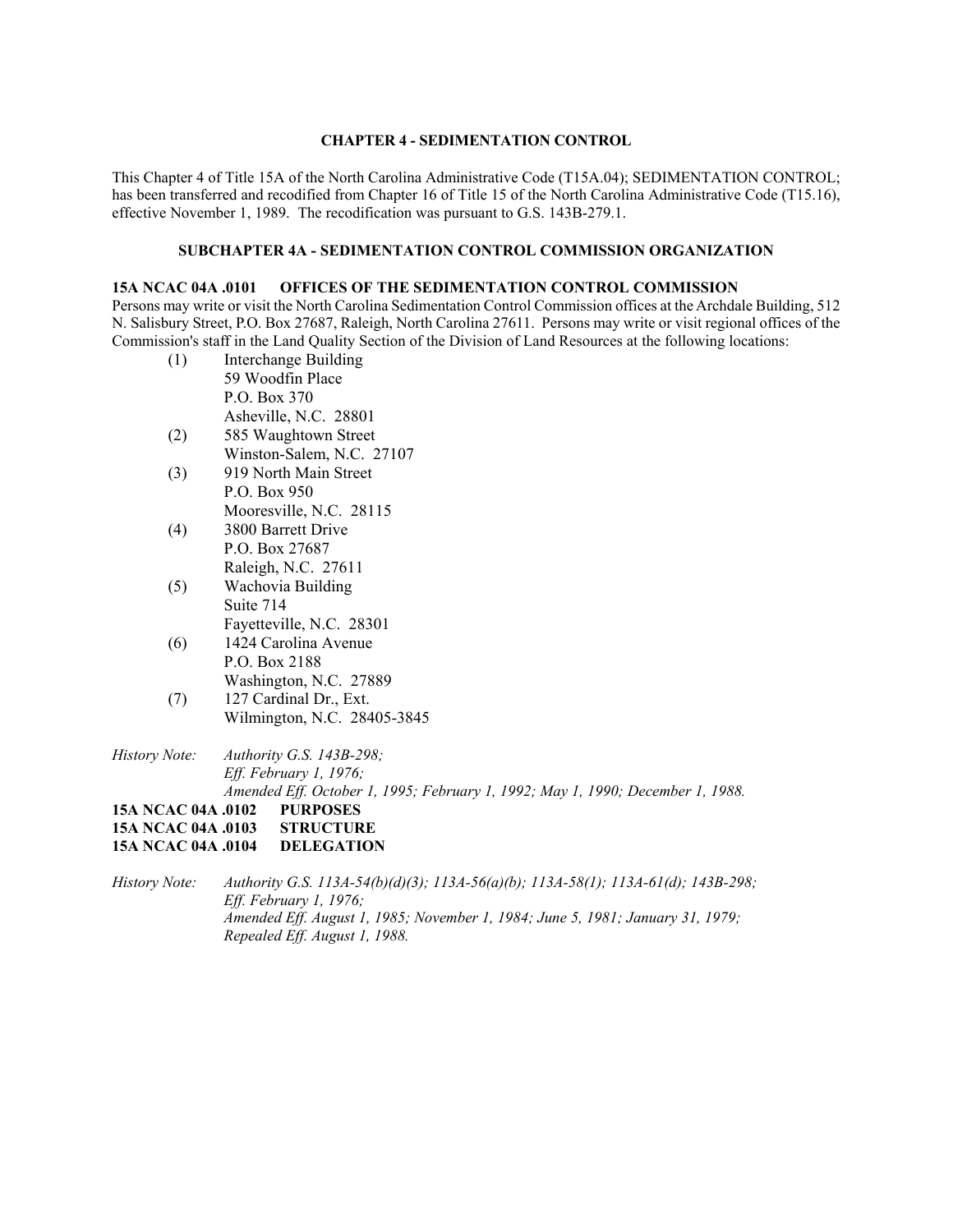# **15A NCAC 04A .0105 DEFINITIONS**

As used in this Chapter, the following terms shall have these meanings:

- (1) "Accelerated Erosion" means any increase over the rate of natural erosion, as a result of land-disturbing activities.
- (2) "Adequate Erosion Control Measure, Structure, or Device" means one which controls the soil material within the land area under responsible control of the person conducting the land-disturbing activity.
- (3) "Borrow" means fill material which is required for on-site construction and is obtained from other locations.
- (4) "Buffer Zone" means the strip of land adjacent to a lake or natural watercourse.
- (5) "Ground Cover" means any natural vegetative growth or other material which renders the soil surface stable against accelerated erosion.
- (6) "Lake or Natural Watercourse" means any stream, river, brook, swamp, sound, bay, creek, run, branch, canal, waterway, estuary, and any reservoir, lake or pond, natural or impounded in which sediment may be moved or carried in suspension, and which could be damaged by accumulation of sediment.
- (7) "Natural Erosion" means erosion as defined in G.S. 113A-52(5) under natural environmental conditions undisturbed by man.
- (8) "Person Who Violates", as used in G.S. 113A-64, means:
	- (a) the developer or other person who has or holds himself out as having financial or operational control over the land-disturbing activity; or
	- (b) the landowner or person in possession or control of the land when he has directly or indirectly allowed the land-disturbing activity or has benefitted from it or he has failed to comply with any provision of the Sedimentation Pollution Control Act of 1973, G.S. 113A-50 to -66, the North Carolina Administrative Code, Title 15A, Chapter 4, or any order or local ordinance adopted pursuant to the Sedimentation Pollution Control Act of 1973, G.S. 113A-50 to -66, as imposes a duty upon him.
- (9) "Person Conducting Land Disturbing Activity" means any person who may be held responsible for a violation unless expressly provided otherwise by the Sedimentation Pollution Control Act of 1973, G.S. 113A-50 to -66, the North Carolina Administrative Code, Title 15A Chapter 4, or any order or local ordinance adopted pursuant to the Sedimentation Pollution Control Act of 1973, G.S. 113A-50 to -66.
- (10) "Phase of Grading" means one of two types of grading, rough or fine.
- (11) "Plan" means an erosion control plan.
- (12) "Sedimentation" means the process by which sediment resulting from accelerated erosion has been or is being transported off the site of the land-disturbing activity or into a lake or natural watercourse.
- (13) "Storm Water Runoff" means the direct runoff of water resulting from precipitation in any form.
- (14) "Being Conducted" means a land-disturbing activity has been initiated and permanent stabilization of the site has not been completed.
- (15) "Uncovered" means the removal of ground cover from, on, or above the soil surface.
- (16) "Undertaken" means the initiating of any activity, or phase of activity, which results or will result in a change in the ground cover or topography of a tract of land.
- (17) "Waste" means surplus materials resulting from on-site construction and disposed of at other locations.
- (18) "Energy Dissipator" means a structure or a shaped channel section with mechanical armoring placed at the outlet of pipes or conduits to receive and break down the energy from high velocity flow.
- (19) "Storm Drainage Facilities" means the system of inlets, conduits, channels, ditches and appurtenances which serve to collect and convey stormwater through and from a given drainage area.
- (20) "Ten Year Storm" means the surface runoff resulting from a rainfall of an intensity expected to be equaled or exceeded, on the average, once in 10 years, and of a duration which will produce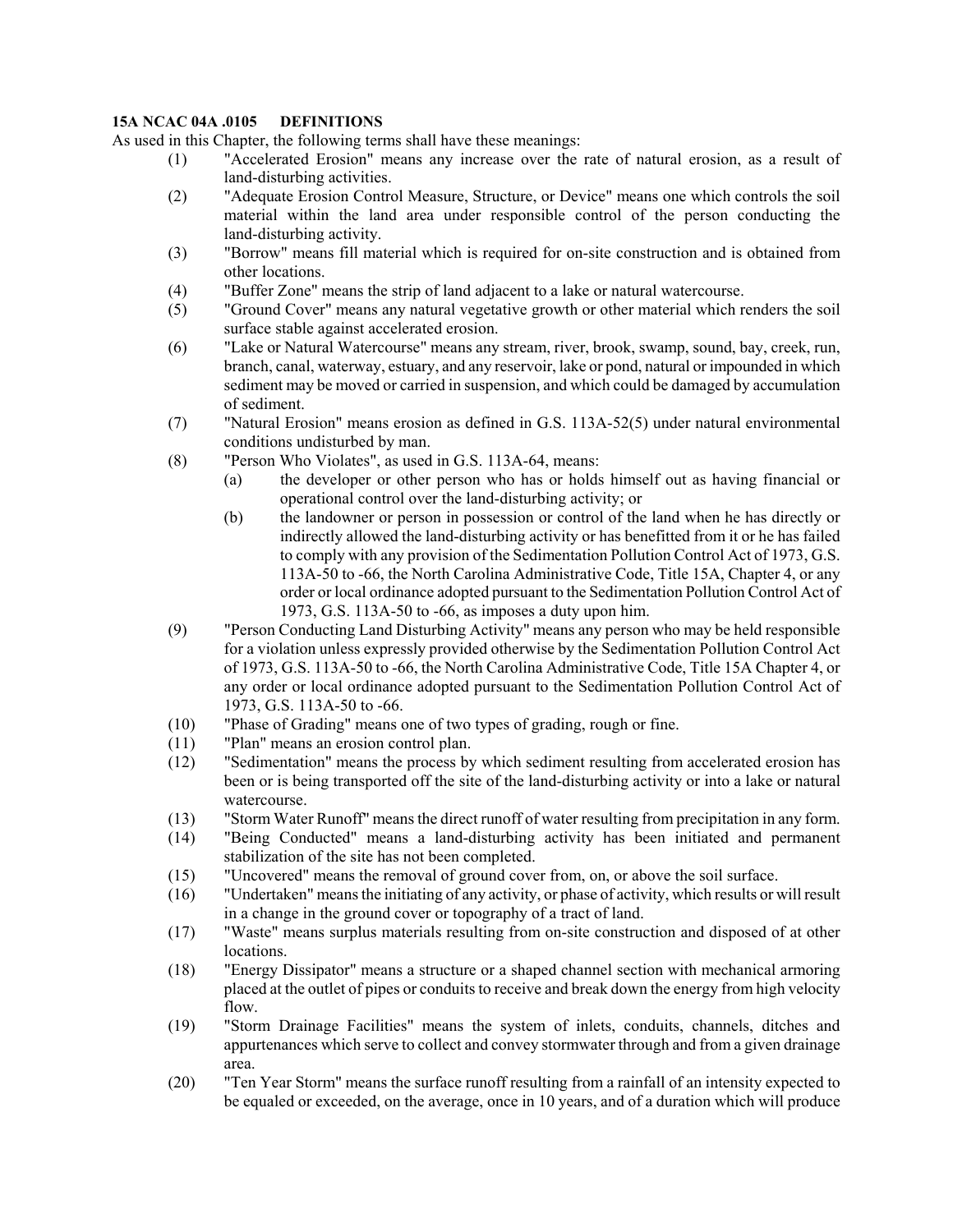the maximum peak rate of runoff, for the watershed of interest under average antecedent wetness conditions.

- (21) "Velocity" means the average velocity of flow through the cross section of the main channel at the peak flow of the storm of interest. The cross section of the main channel shall be that area defined by the geometry of the channel plus the area of flow below the flood height defined by vertical lines at the main channel banks. Overload flows are not to be included for the purpose of computing velocity of flow.
- (22) "Discharge Point" means that point at which runoff leaves a tract of land.
- (23) "Completion of Construction or Development" means that no further land-disturbing activity is required on a phase of a project except that which is necessary for establishing a permanent ground cover.
- (24) "High Quality Waters" means those classified as such in 15A NCAC 2B .0101(e)(5) General Procedures, which is incorporated herein by reference to include further amendments.
- (25) "High Quality Water (HQW) Zones" means areas in the Coastal Counties that are within 575 feet of High Quality Waters and for the remainder of the state areas that are within one mile of and drain to HQW's.
- (26) "Director" means the Director of the Division of Land Resources of the Department of Environment, Health, and Natural Resources.
- (27) "Coastal counties" means the following counties: Beaufort, Bertie, Brunswick, Camden, Carteret, Chowan, Craven, Currituck, Dare, Gates, Hertford, Hyde, New Hanover, Onslow, Pamlico, Pasquotank, Pender, Perquimans, Tyrrell and Washington.
- (28) "Twenty-five Year Storm" means the surface runoff resulting from a rainfall of an intensity expected to be equaled or exceeded, on the average, once in 25 years, and of a duration which will produce the maximum peak rate of runoff, from the watershed of interest under average antecedent wetness conditions.

*History Note: Filed as a Temporary Amendment Eff. January 14, 1992 for a period of 180 days to expire on July 11, 1992; Filed as a Temporary Amendment Eff. November 1, 1990 for a period of 180 days to expire* 

*on April 29, 1991; Statutory Authority G.S. 113A-52; 113A-54; Eff. November 1, 1984; Amended Eff. May 1, 1990; ARRC Objection Lodged November 14, 1990; ARRC Objection Removed December 20, 1990; Amended Eff. October 1, 1995; April 1, 1992; January 1, 1991.*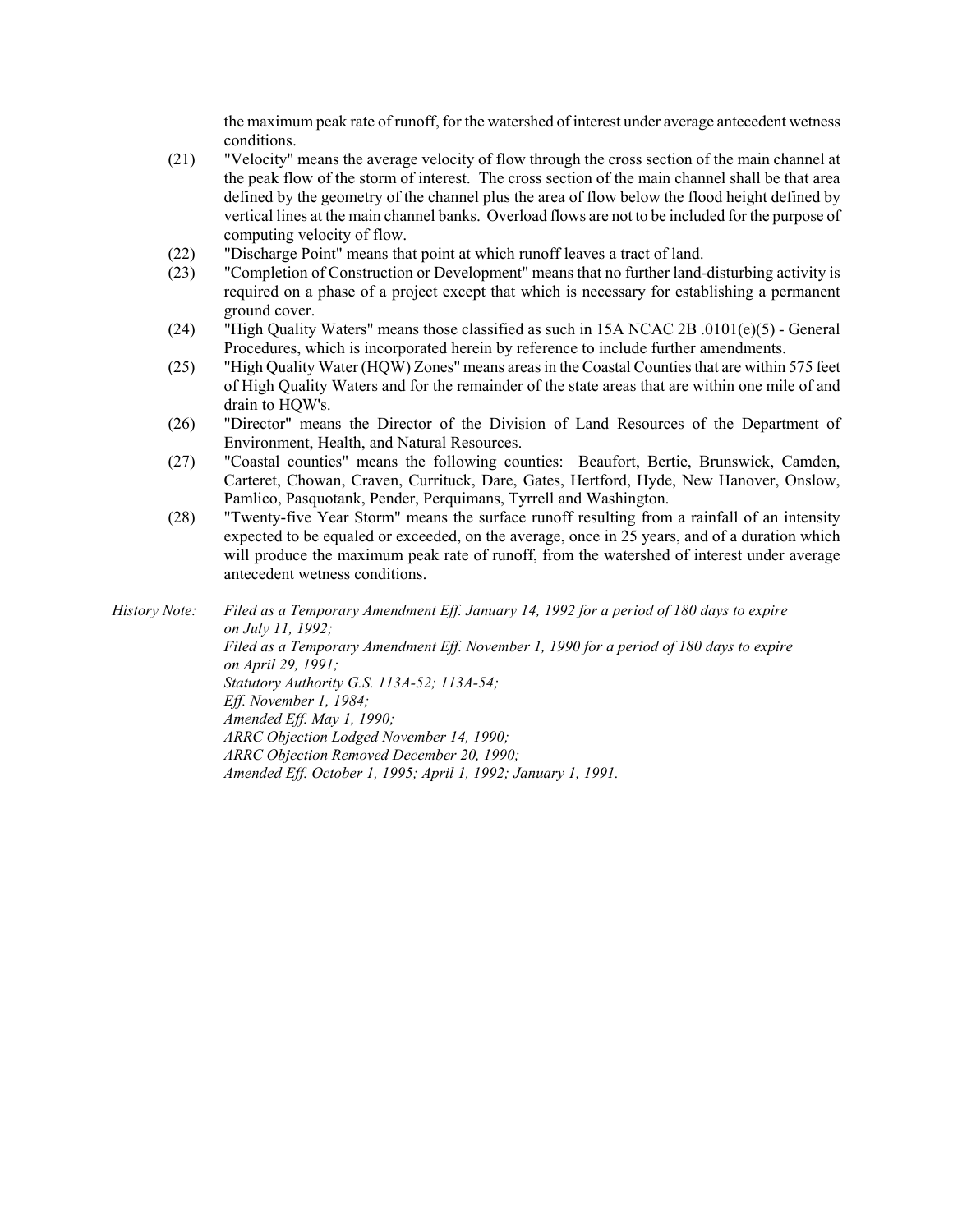#### **SUBCHAPTER 4B - EROSION AND SEDIMENT CONTROL**

#### **15A NCAC 04B .0101 AUTHORITY**

*History Note: Authority G.S. 113A-54; 113A-64; Eff. February 1, 1976; Repealed Eff. November 1, 1984.* 

#### **15A NCAC 04B .0102 PURPOSE 15A NCAC 04B .0103 SCOPE**

*History Note: Authority G.S. 113A-54(a)(b); Eff. February 1, 1976; Amended Eff. November 1, 1984; Repealed Eff. August 1, 1988.* 

#### **15A NCAC 04B .0104 DEFINITIONS**

*History Note: Authority G.S. 113A-52; 113A-54; Eff. February 1, 1976; Amended Eff. March 14, 1980; January 31, 1979; July 1, 1978; Repealed Eff. November 1, 1984.* 

# **15A NCAC 04B .0105 PROTECTION OF PROPERTY**

Persons conducting land-disturbing activity shall take all reasonable measures to protect all public and private property from damage caused by such activities.

*History Note: Authority G.S. 113A-54(b); 113A-54(d)(2); Eff. February 1, 1976; Amended Eff. August 1, 1988; November 1, 1984.* 

#### **15A NCAC 04B .0106 BASIC CONTROL OBJECTIVES**

(a) An erosion and sedimentation control plan may be disapproved pursuant to 15A NCAC 4B .0118 if the plan fails to address the following control objectives:

- (1) Identify Critical Areas: Identify site areas subject to severe erosion, and off-site areas especially vulnerable to damage from erosion and sedimentation.
- (2) Limit Exposed Areas. Limit the size of the area exposed at any one time.
- (3) Limit Time of Exposure. Limit exposure to the shortest feasible time.
- (4) Control Surface Water. Control surface water run-off originating upgrade of exposed areas in order to reduce erosion and sediment loss during exposure.
- (5) Control Sedimentation. All land-disturbing activity is to be planned and conducted so as to prevent off-site sedimentation damage.
- (6) Manage Storm Water Runoff. When the increased velocity of storm water runoff resulting from a land-disturbing activity causes accelerated erosion of the receiving watercourse, plans shall include measures to control the velocity to the point of discharge.
- (b) When deemed necessary by the approving authority a preconstruction conference may be required.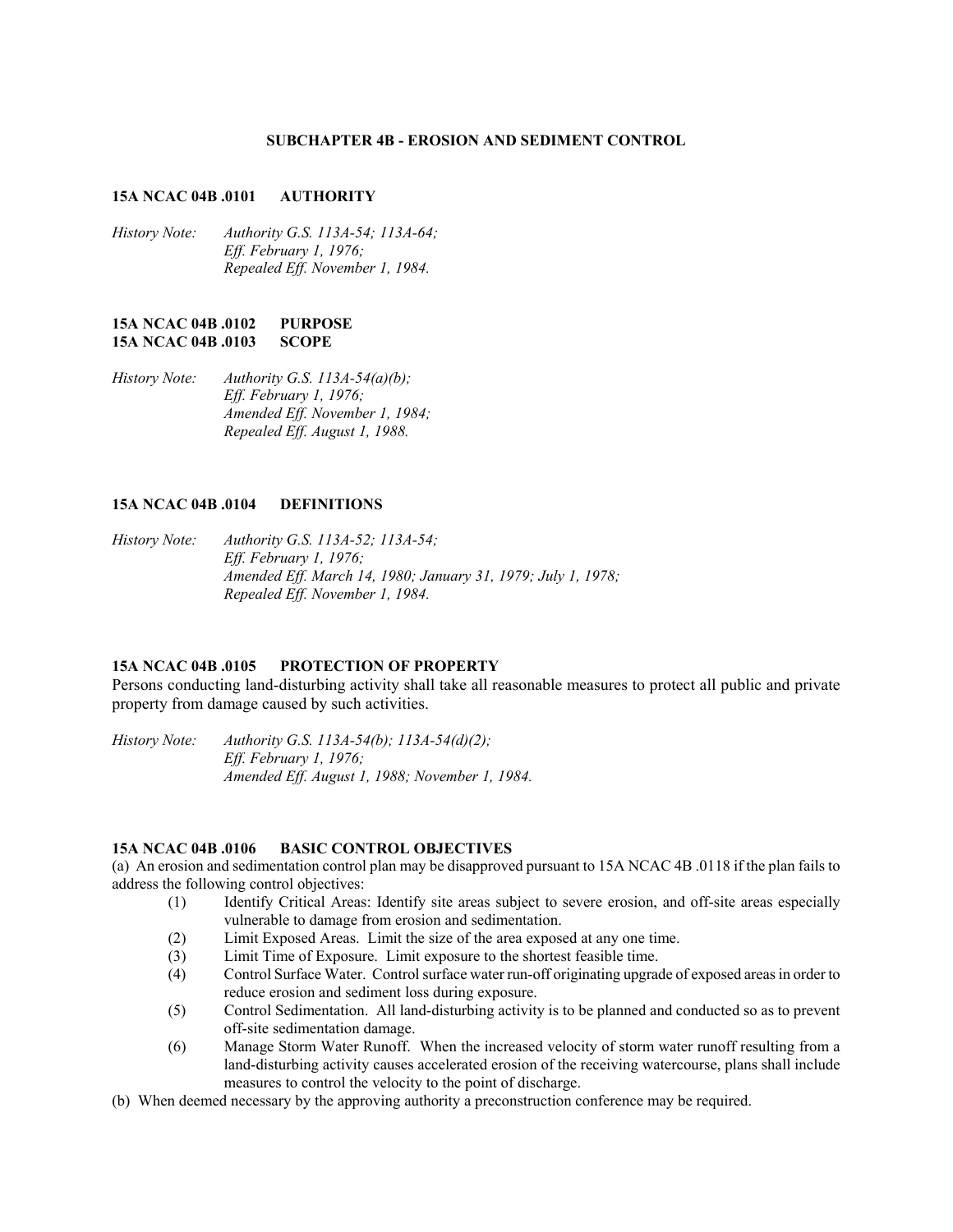*History Note: Authority G.S. 113A-54(d)(4); 113A-54.1; Eff. February 1, 1976; Amended Eff. July 1, 2000; February 1, 1992; May 1, 1990; November 1, 1984; March 14, 1980.* 

#### **15A NCAC 04B .0107 MANDATORY STANDARDS FOR LAND-DISTURBING ACTIVITY**

(a) No land-disturbing activity subject to these Rules shall be undertaken except in accordance with the G.S. 113A-57. (b) Pursuant to G.S. 113A-57(3), provisions for a ground cover sufficient to restrain erosion must be accomplished within 15 working days or 90 calendar days following completion of construction or development, whichever period is shorter, except as provided in 15A NCAC 4B .0124(e).

(c) Pursuant to G.S. 113A-57(4) and 113A-54(d)(4), an erosion and sedimentation control plan must be both filed and approved by the agency having jurisdiction.

*History Note: Authority G.S. 113A-54(d)(4); 113A-57; 113A-57(3)(4); Eff. February 1, 1976; Amended Eff. July 1, 2000; May 1, 1990; August 1, 1988; November 1, 1984; March 14, 1980.* 

# **15A NCAC 04B .0108 DESIGN AND PERFORMANCE STANDARD**

Erosion and sedimentation control measures, structures, and devices shall be so planned, designed, and constructed to provide protection from the run off of that 10 year storm which produces the maximum peak rate of run off as calculated according to procedures in the United States Department of Agriculture Soil Conservation Service's "National Engineering Field Manual for Conservation Practices" or according to procedures adopted by any other agency of this state or the United States or any generally recognized organization or association.

*History Note: Authority G.S. 113A-54; Eff. February 1, 1976; Amended Eff. November 1, 1984; July 1, 1978.* 

# **15A NCAC 04B .0109 STORM WATER OUTLET PROTECTION**

(a) Persons shall conduct land disturbing activity so that the post construction velocity of the ten year storm run off in the receiving watercourse to the discharge point does not exceed the greater of:

- (1) the velocity established by the table in Paragraph (d) of this Rule; or
- (2) the velocity of the ten year storm run off in the receiving watercourse prior to development.

If conditions (1) or (2) of this Paragraph cannot be met, then the receiving watercourse to and including the discharge point shall be designed and constructed to withstand the expected velocity anywhere the velocity exceeds the "prior to development" velocity by ten percent.

(b) Acceptable Management Measures. The commission recognizes that management of storm water run off to control downstream erosion constitutes a developing technology and consequently invites the use of innovative techniques shown to produce successful results. Alternatives include:

- (1) Compensate for increased run off from areas rendered impervious by designing measures to promote infiltration.
- (2) Avoid increases in storm water discharge velocities by using vegetated or roughened swales and waterways in place of closed drains and paved sections.
- (3) Provide energy dissipators at storm drainage outlets to reduce flow velocities to the discharge points.
- (4) Protect watercourses subject to accelerated erosion by improving cross sections and/or providing erosion-resistant lining.

(c) Exceptions. This Rule shall not apply when storm water discharge velocities will not create an erosion problem in the receiving watercourse.

(d) The following table sets maximum permissible velocity for storm water discharges:

Maximum Permissible Material Velocities For F.P.S. M.P.S.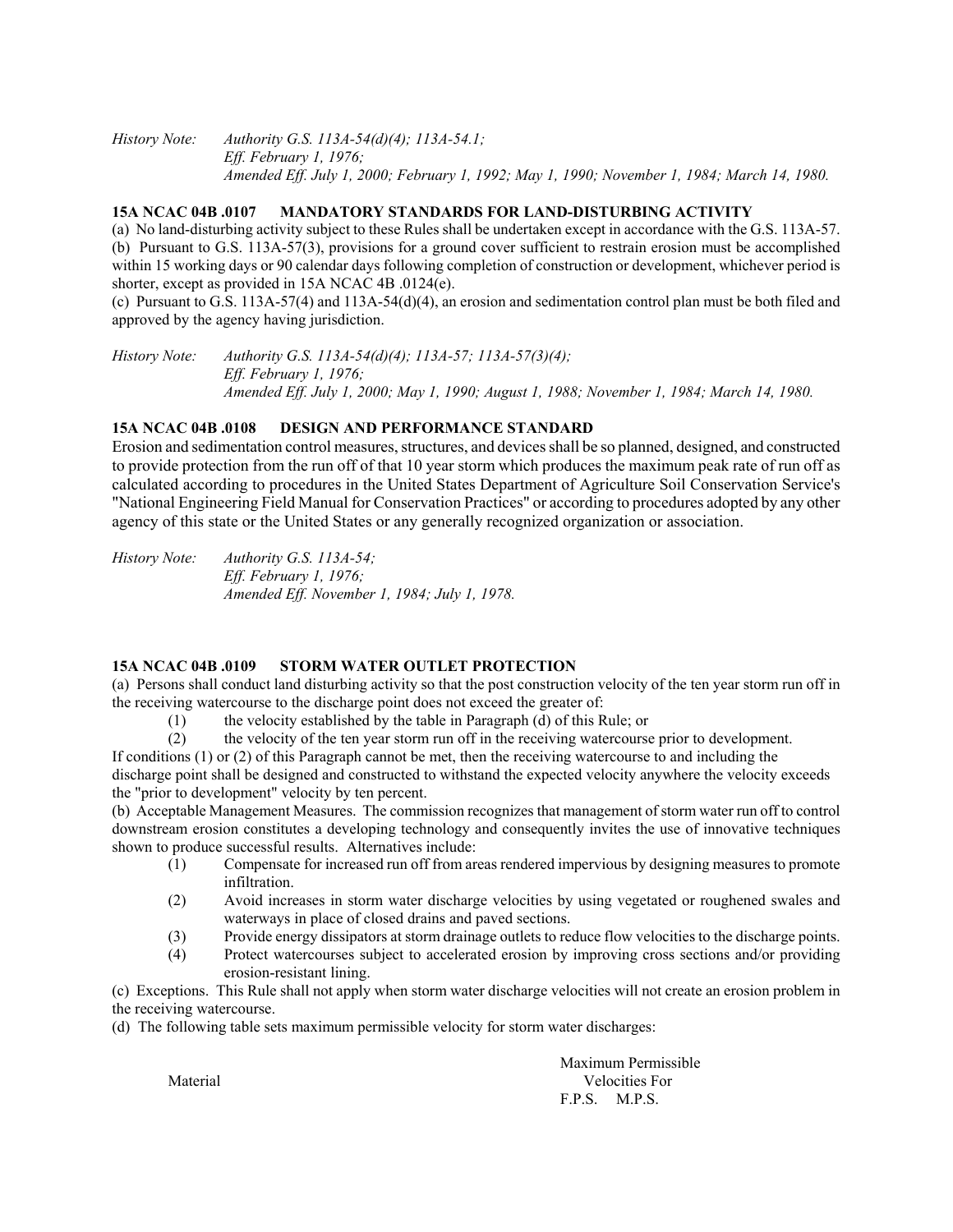| Fine Sand (noncolloidal)               | 2.5 | .8     |
|----------------------------------------|-----|--------|
| Sandy Loam (noncolloidal)              | 2.5 | $.8\,$ |
| Silt Loam (noncolloidal)               | 3.0 | .9     |
| Ordinary Firm Loam                     | 3.5 | 1.1    |
| Fine Gravel                            | 5.0 | 1.5    |
| Stiff Clay (very colloidal)            | 5.0 | 1.5    |
| Graded, Loam to Cobbles (noncolloidal) | 5.0 | 1.5    |
| Graded, Silt to Cobbles (colloidal)    | 5.5 | 1.7    |
| Alluvial Silts (noncolloidal)          | 3.5 | 1.1    |
| Alluvial Silts (colloidal)             | 5.0 | 1.5    |
| Coarse Gravel (noncolloidal)           | 6.0 | 1.8    |
| Cobbles and Shingles                   | 5.5 | 1.7    |
| Shales and Hard Pans                   | 6.0 | 1.8    |

Source: Adapted from recommendations by Special Committee on Irrigation Research, American Society of Civil Engineers, 1926, for channels with straight alignment. For sinuous channels multiply allowable velocity by 0.95 for slightly sinuous, by 0.9 for moderately sinuous channels, and by 0.8 for highly sinuous channels.

*History Note: Authority G.S. 113A-54(b)(c); Eff. February 1, 1976; Amended Eff. February 1, 1992; May 1, 1990; November 1, 1984; July 1, 1978.* 

# **15A NCAC 04B .0110 BORROW AND WASTE AREAS**

If the same person conducts the land disturbing activity and any related borrow or waste activity, the related borrow or waste activity shall constitute part of the land disturbing activity unless the borrow or waste activity is regulated under the Mining Act of 1971, or is a landfill regulated by the Division of Solid Waste Management. If the land disturbing activity and any related borrow or waste activity are not conducted by the same person, they shall be considered separate land-disturbing activities.

*History Note: Authority G.S. 74-67; 113A-54(b); 130A-166.21; Eff. February 1, 1976; Amended Eff. May 1, 1990; November 1, 1984.* 

# **15A NCAC 04B .0111 ACCESS AND HAUL ROADS**

Temporary access and haul roads, other than public roads, constructed or used in connection with any land-disturbing activity shall be considered a part of such activity.

*History Note: Authority G.S. 113A-54; Eff. February 1, 1976.*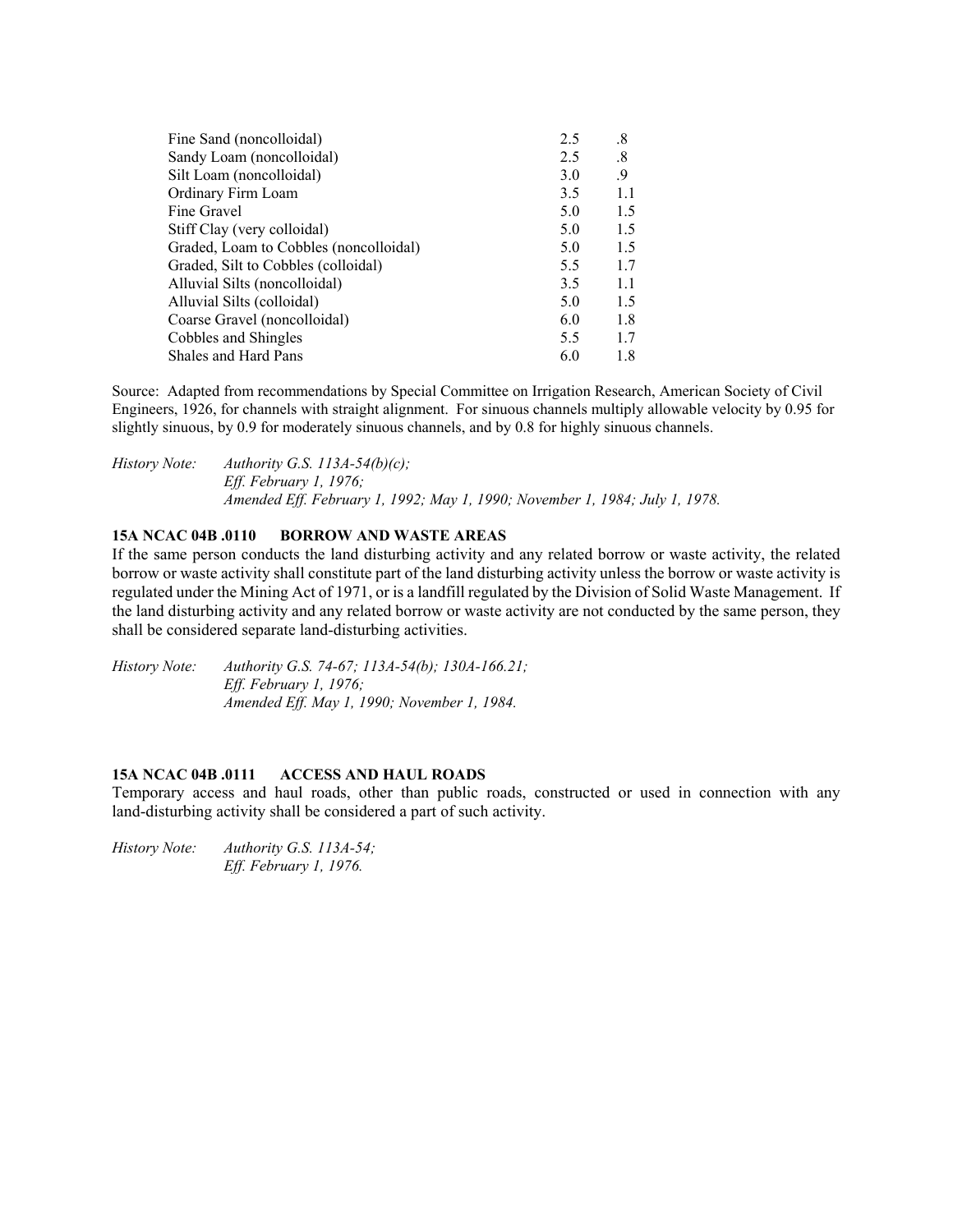# **15A NCAC 04B .0112 OPERATIONS IN LAKES OR NATURAL WATERCOURSES**

Land disturbing activity in connection with construction in, on, over, or under a lake or natural watercourse shall minimize the extent and duration of disruption of the stream channel. Where relocation of a stream forms an essential part of the proposed activity, the relocation shall minimize unnecessary changes in the stream flow characteristics.

*History Note: Authority G.S. 113A-54; Eff. February 1, 1976; Amended Eff. November 1, 1984.* 

# **15A NCAC 04B .0113 RESPONSIBILITY FOR MAINTENANCE**

During the development of a site, the person conducting the land-disturbing activity shall install and maintain all temporary and permanent erosion and sedimentation control measures as required by the approved plan or any provision of the Act, these Rules, or any order or local ordinance adopted pursuant to the Act. After site development, the land owner or person in possession or control of the land shall install and/or maintain all necessary permanent erosion and sediment control measures, except those measures installed within a road or street right of way or easement accepted for maintenance by a governmental agency.

*History Note: Authority G.S. 113A-54; Eff. February 1, 1976; Amended Eff. November 1, 1984; July 1, 1978.* 

# **15A NCAC 04B .0114 GUIDELINES FOR EROSION AND SEDIMENT CONTROL PRACTICES**

*History Note: Authority G.S. 113A-54; 113A-64; Eff. February 1, 1976; Repealed Eff. November 1, 1984.* 

# **15A NCAC 04B .0115 ADDITIONAL MEASURES**

Whenever the commission or a local government determines that significant erosion and sedimentation continues despite the installation of protective practices, the person conducting the land disturbing activity will be required to and shall take additional protective action.

*History Note: Authority G.S. 113A-54(b); Eff. February 1, 1976; Amended Eff. November 1, 1984.* 

# **15A NCAC 04B .0116 EXISTING UNCOVERED AREAS**

(a) All uncovered areas which:

- (1) existed on the effective date of these Rules;
- (2) resulted from land disturbing activity;
- (3) exceed one acre;
- (4) are experiencing continued accelerated erosion; and
- (5) are causing off-site damage from sedimentation,

shall be provided with ground cover or other protective measures, structures, or devices sufficient to restrain accelerated erosion and control off-site sedimentation.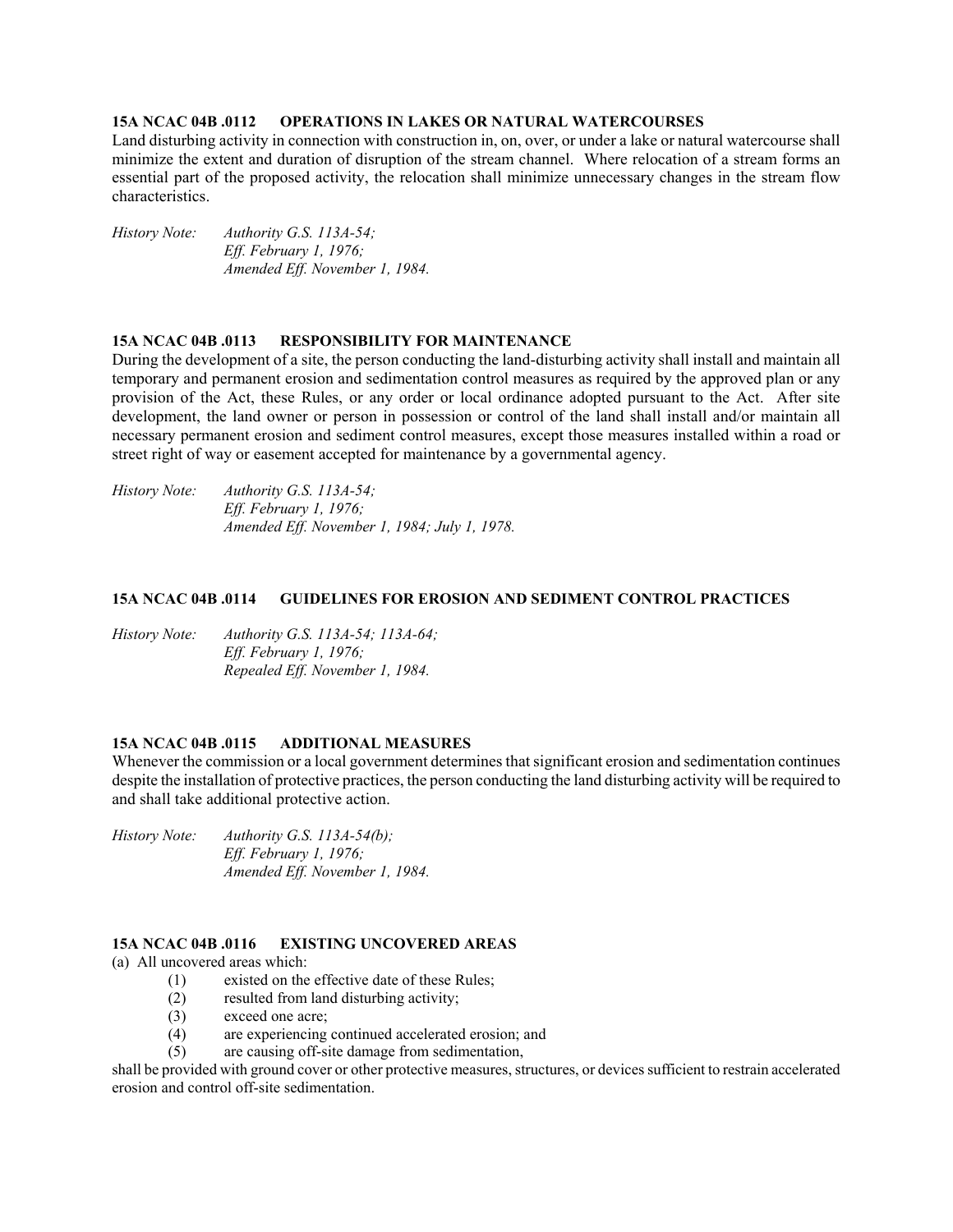(b) The commission or local government shall serve a notice to comply with the provisions of G.S. 113A-50 et. seq. or any ordinance, rule or order adopted or issued pursuant to G.S. 113A-50 et. seq. by the Commission or by a local government upon the landowner or other person in possession or control of the land by any means authorized under G.S. 1A-1, Rule 4. The notice shall state the measures needed and the time allowed for compliance. The commission or local government issuing the notice shall consider the economic feasibility, technological expertise and quantity of work required, and shall establish reasonable time limits for compliance.

(c) State agency erosion and sedimentation control programs submitted to the commission for delegation of authority to administer such programs shall contain provisions for the treatment of existing exposed areas. Such provisions shall consider the economic feasibility, existing technology, and quantity of work required.

(d) This Rule shall not require ground cover on cleared land forming the future basin of a planned reservoir.

*History Note: Authority G.S. 113A-54; Eff. February 1, 1976; Amended Eff. October 1, 1995; February 1, 1992; May 1, 1990; November 1, 1984.* 

# **15A NCAC 04B .0117 STATEMENT OF FINANCIAL RESPONSIBILITY AND OWNERSHIP**

*History Note: Authority G.S. 113A-54(b); Eff. February 1, 1976; Amended Eff. November 1, 1984; Repealed Eff. May 1, 1990.* 

# **15A NCAC 04B .0118 APPROVAL OF PLANS**

(a) Persons conducting land-disturbing activity on a tract which covers one or more acres shall file three copies of the erosion and sedimentation control plan with the local government having jurisdiction or with the Commission if no local government has jurisdiction, at least 30 days prior to beginning such activity and shall keep another copy of the plan on file at the job site. After approving a plan, if the Commission or local government determines, either upon review of such plan or on inspection of the job site, that a significant risk of accelerated erosion or off-site sedimentation exists, the Commission or local government shall require a revised plan. Pending the preparation of the revised plan, work shall cease or shall continue under conditions outlined by the appropriate authority.

(b) Commission Approval:

- (1) The Commission shall review plans for all land-disturbing activity over which the Commission has exclusive jurisdiction by statute and all other land-disturbing activity if no local government has jurisdiction.
- (2) The Commission shall complete its review of any completed plan within 30 days of receipt and shall notify the person submitting the plan in writing that it has been:
	- (A) approved,
	- (B) approved with modification,
	- (C) approved with performance reservations, or
	- (D) disapproved.
- (3) The Commission's disapproval, modification, or performance reservations of any proposed plan, shall entitle the person submitting the plan to an administrative hearing in accordance with the provisions of G.S. 150B-23. (This Section does not modify any other rights to a contested case hearing which may arise under G.S. 150B-23).
- (4) Subparagraph (b)(3) of this Rule shall not apply to the approval or modification of plans reviewed by the Commission pursuant to G.S. 113A-61(c).
- (5) Any plan submitted for a land-disturbing activity for which an environmental document is required by the North Carolina Environmental Policy Act shall be deemed incomplete until a complete environmental document is available for review. The Commission shall promptly notify the person submitting the plan that the 30 day time limit for review of the plan pursuant to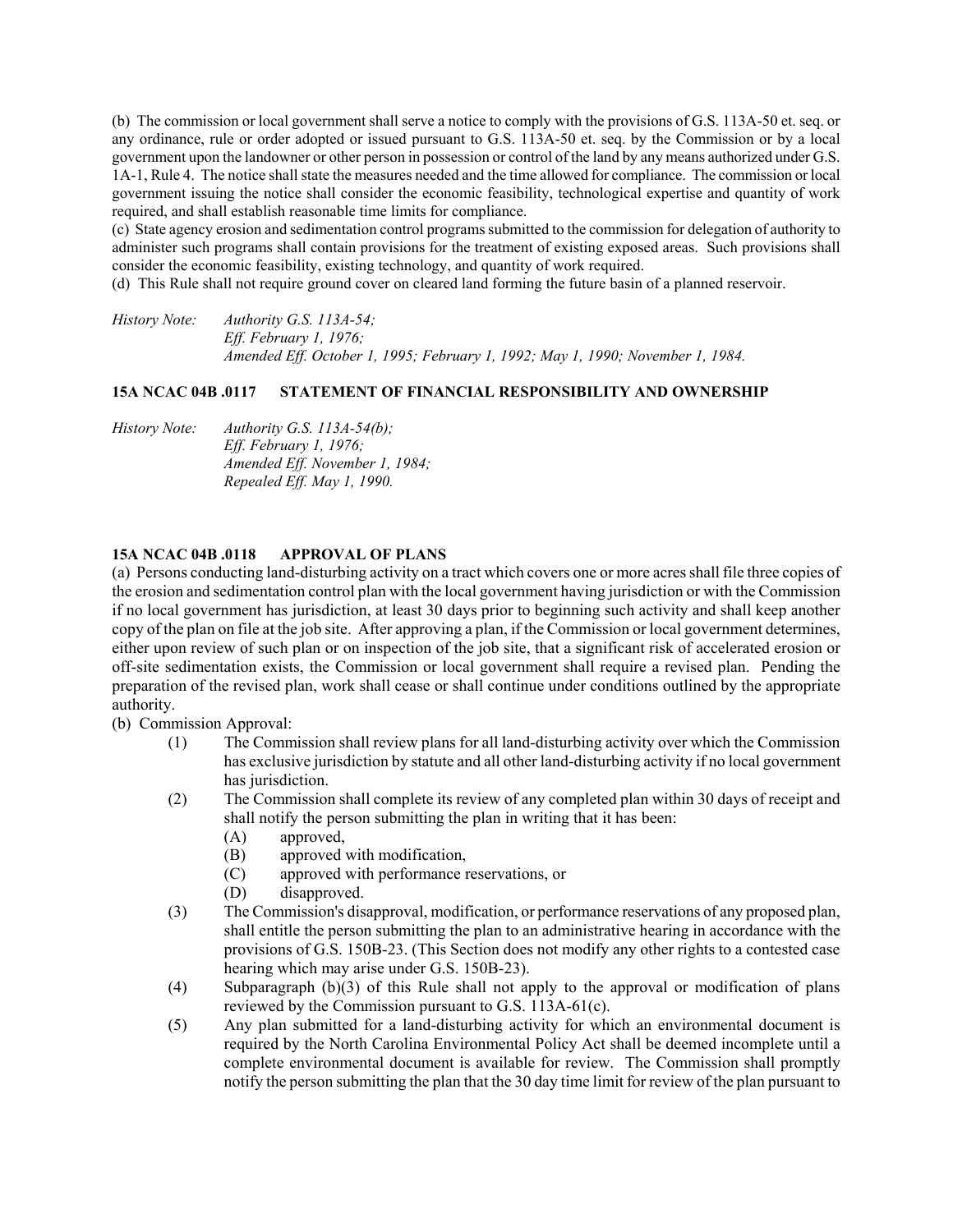Subparagraph (b)(2) of this Rule shall not begin until a complete environmental document is available for review.

(c) Erosion and sedimentation control plans may also be disapproved unless they include an authorized statement of financial responsibility and ownership. This statement shall be signed by the person financially responsible for the land-disturbing activity or his attorney in fact. The statement shall include the mailing and street addresses of the principal place of business of the person financially responsible and of the owner of the land or their registered agents.

(d) Local Government Approval:

- (1) Local Governments administering erosion and sedimentation control programs shall develop and publish procedures for approval of plans. Such procedures shall respect applicable laws, ordinances, and rules, and shall contain procedures for appeal consistent with the local government's organization and operations.
- (2) The secretary shall appoint such employee(s) of the Department as he deems necessary to consider appeals from the local government's final disapproval or modification of a plan. Within 30 days following receipt of notification of the appeal, such departmental employee shall complete the review and shall notify the local government and the person appealing the local government's decision that the plan should be approved, approved with modifications, approved with performance reservations, or disapproved.
- (3) If either the local government or the person submitting the plan disagrees with the decision reached by an employee of the Department then he may appeal the decision to the Commission by filing notice within 15 days with the Director of the Division of Land Resources. The director shall make the proposed erosion control plan and the records relating to the local government's and departmental employees' review, available to an appeals review committee consisting of three members of the Commission appointed by the chairman. Within 10 days following receipt of the notification of appeal, the appeals review committee shall notify the local government and the person submitting the plan of a place and time for consideration of the appeal, and shall afford both parties an opportunity to present written or oral arguments. The appeals review committee shall notify both parties of its decision concerning the approval, disapproval, or modification of the proposed plan within 30 days following such hearing.

(e) The applicant's right under G.S. 113A-54.1(d) to appeal the Director's disapproval of an erosion control plan under G.S. 113A-54.1(c) gives rise to a right to a contested case under G.S. 150B, Article 3. An applicant desiring to appeal the Director's disapproval of an erosion control plan shall file with the Office of Administrative Hearings a contested case petition under G.S. 150B, Article 3. The general time limitation for filing a petition, and the commencement of the time limitation, shall be as set out in G.S. 150B-23(f). Contested cases shall be conducted under the procedures of G.S. 150B, Article 3 and applicable rules of the Office of Administrative Hearings. The Commission shall make the final decision on any contested case under G.S. 150B-36.

*History Note: Filed as a Temporary Amendment Eff. January 14, 1992 for a period of 180 days to expire on July 11, 1992; Statutory Authority G.S. 113A-2; 113A-54; 113A-54.1; 113A-60(a); 113A-61(b); 113A-61(c); 150B, Article 3; 150B-23; Eff. February 1, 1976; Amended Eff. June 1, 1995; February 1, 1992; May 1, 1990; August 1, 1988.*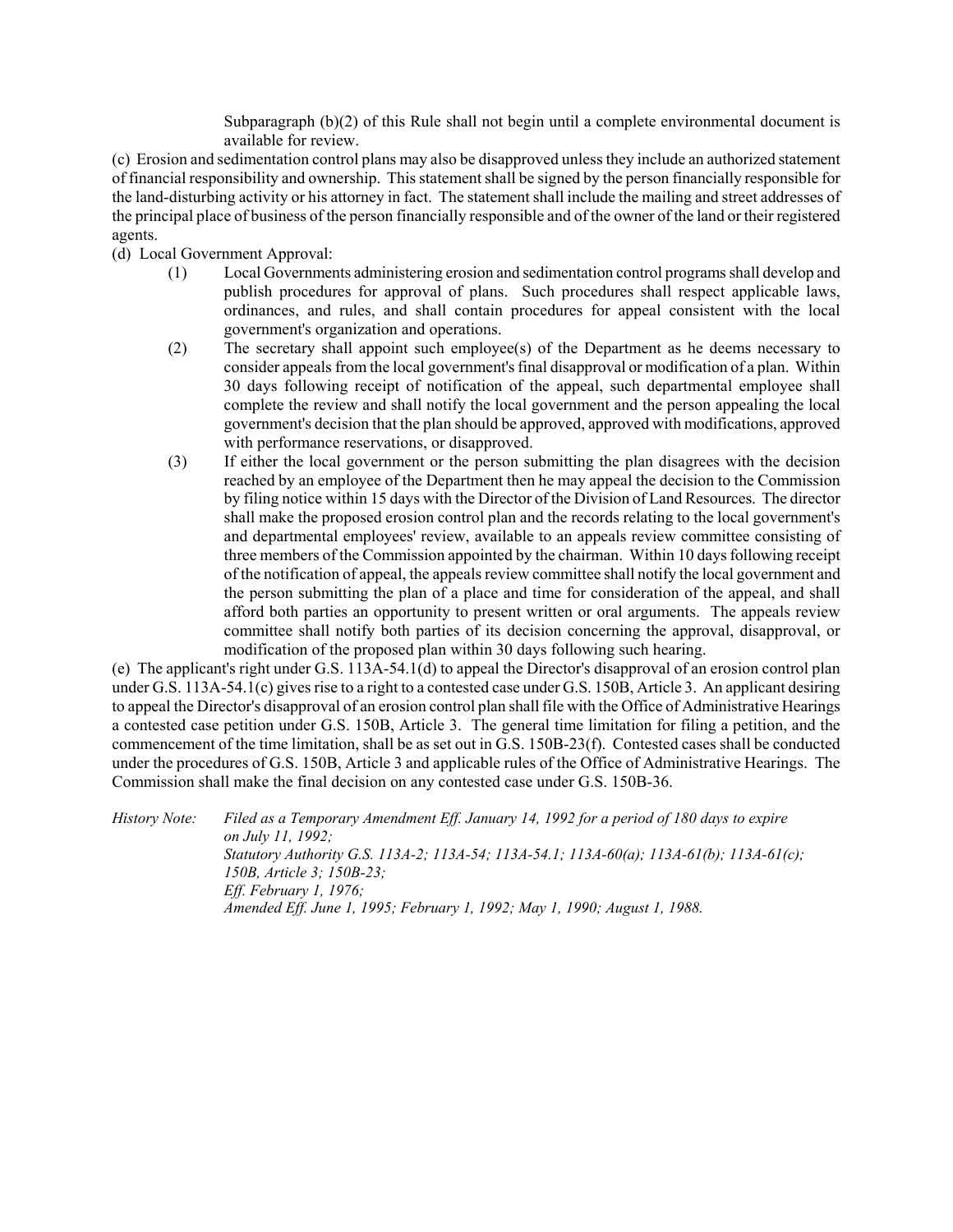# **15A NCAC 04B .0119 COMPLIANCE WITH PLAN REQUIREMENT**

*History Note: Authority G.S. 113A-54(b); Eff. February 1, 1976; Amended Eff. November 1, 1984; Repealed Eff. August 1, 1988.* 

# **15A NCAC 04B .0120 INSPECTIONS AND INVESTIGATIONS**

(a) The Commission, Department of Environment, Health, and Natural Resources or local government may require written statements, or the filing of reports under oath, concerning land disturbing activity.

(b) Inspection of sites shall be carried out by the staff of Department of Environment, Health, and Natural Resources or other qualified persons authorized by the Commission or Department of Environment, Health, and Natural Resources as necessary to carry out its duties under the Act.

(c) No person shall refuse entry or access to any representative of the Commission or any representative of a local government who requests entry for purposes of inspection.

*History Note: Authority G.S. 113A-54(b); 113A-58; 113A-61.1; Eff. February 1, 1976; Amended Eff. October 1, 1995; May 1, 1990; November 1, 1984.* 

#### **15A NCAC 04B .0121 PENALTIES**

*History Note: Authority G.S. 113A-54; 113A-64; Eff. February 1, 1976; Repealed Eff. November 1, 1984.* 

#### **15A NCAC 04B .0122 SEVERABILITY CLAUSE**

If any of these provisions are held invalid or unenforceable, all of the other provisions shall nevertheless continue in full force and effect.

*History Note: Authority G.S. 113A-54; Eff. February 1, 1976; Amended Eff. November 1, 1984.* 

#### **15A NCAC 04B .0123 EFFECTIVE DATE**

*History Note: Authority G.S. 113A-54(b); Eff. February 1, 1976; Amended Eff. November 1, 1984; November 15, 1976; Repealed Eff. August 1, 1988.*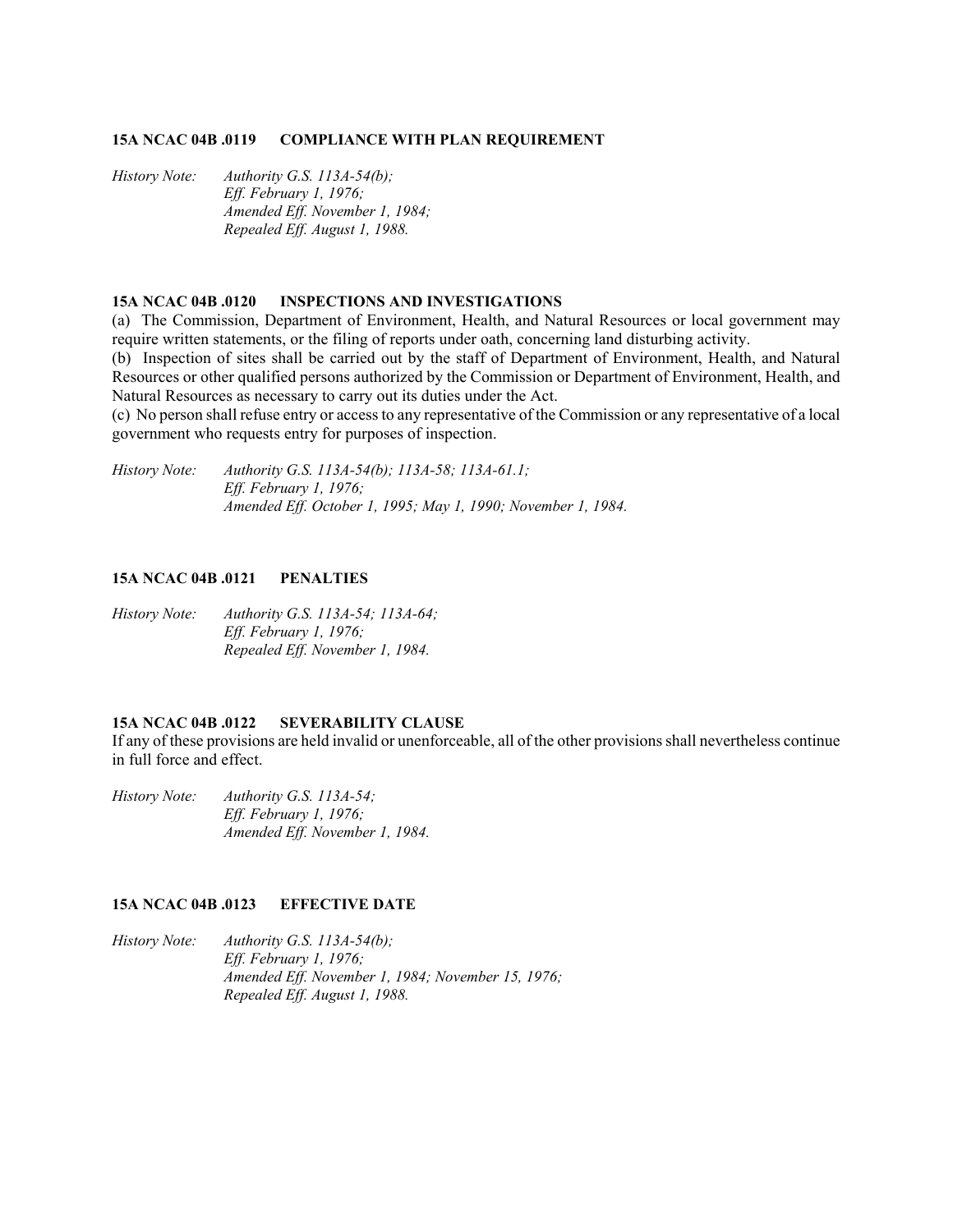# **15A NCAC 04B .0124 DESIGN STANDARDS IN SENSITIVE WATERSHEDS**

(a) Uncovered areas in HQW zones shall be limited at any time to a maximum total area within the boundaries of the tract of 20 acres. Only the portion of the land-disturbing activity within a HQW zone shall be governed by this Rule. Larger areas may be uncovered within the boundaries of the tract with the written approval of the Director. (b) Erosion and sedimentation control measures, structures, and devices within HQW zones shall be so planned, designed and constructed to provide protection from the runoff of the 25 year storm which produces the maximum peak rate of runoff as calculated according to procedures in the United States Department of Agricultural Soil Conservation Service's "National Engineering Field Manual for Conservation Practices" or according to procedures adopted by any other agency of this state or the United States or any generally recognized organization or association.

(c) Sediment basins within HQW zones shall be designed and constructed such that the basin will have a settling efficiency of at least 70 percent for the 40 micron (0.04mm) size soil particle transported into the basin by the runoff of that two-year storm which produces the maximum peak rate of runoff as calculated according to procedures in the United States Department of Agriculture Soil Conservation Services "National Engineering Field Manual for Conservation Practices" or according to procedures adopted by any other agency of this state or the United States or any generally recognized organization or association.

(d) Newly constructed open channels in HQW zones shall be designed and constructed with side slopes no steeper than two horizontal to one vertical if a vegetative cover is used for stabilization unless soil conditions permit a steeper slope or where the slopes are stabilized by using mechanical devices, structural devices or other acceptable ditch liners. In any event, the angle for side slopes shall be sufficient to restrain accelerated erosion.

(e) Pursuant to G.S. 113A-57(3) provisions for a ground cover sufficient to restrain erosion must be provided for any portion of a land-disturbing activity in a HQW zone within 15 working days or 60 calendar days following completion of construction or development, whichever period is shorter.

*History Note: Authority G.S. 113A-54(b); 113A-54(c)(1); Eff. May 1, 1990.* 

# **15A NCAC 04B .0125 BUFFER ZONE REQUIREMENTS**

(a) Unless otherwise provided, the width of a buffer zone is measured from the edge of the water to the nearest edge of the disturbed area, with the 25 percent of the strip nearer the land-disturbing activity containing natural or artificial means of confining visible siltation.

(b) The 25 foot minimum width for an undisturbed buffer zone adjacent to designated trout waters shall be measured horizontally from the top of the bank.

(c) Where a temporary and minimal disturbance is permitted as an exception by G.S. 113A-57(1), land-disturbing activities in the buffer zone adjacent to designated trout waters shall be limited to a maximum of ten percent of the total length of the buffer zone within the tract to be distributed such that there is not more than 100 linear feet of disturbance in each 1000 linear feet of buffer zone. Larger areas may be disturbed with the written approval of the **Director** 

(d) No land-disturbing activity shall be undertaken within a buffer zone adjacent to designated trout waters that will cause adverse temperature fluctuations, as set forth in 15A NCAC 2B .0211 "Fresh Surface Water Classification and Standards", in these waters.

*History Note: Authority G.S. 113A-54(b); 113A-54(c)(1); 113A-57(1); Eff. May 1, 1990; Amended Eff. February 1, 1992.* 

# **15A NCAC 04B .0126 PLAN APPROVAL FEE**

(a) A nonrefundable plan review processing fee, in the amount stated in Paragraph (b) of this Rule, shall be paid when an erosion and sedimentation control plan is filed in accordance with 15A NCAC 4B .0118. (b) Each plan shall be deemed incomplete until the plan review processing fee is paid.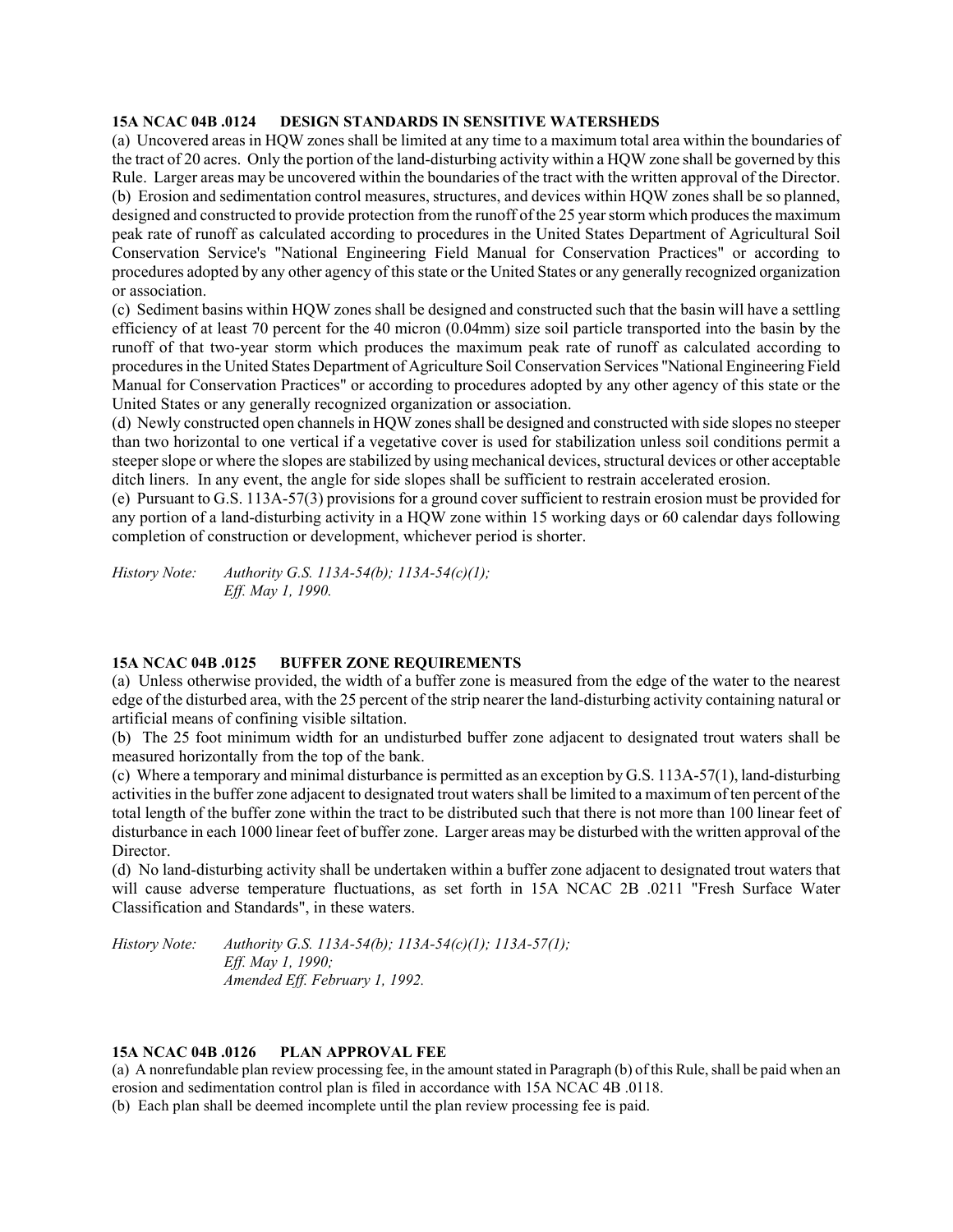(c) The plan review processing fee shall be based on the number of acres, or any part of an acre, of disturbed land shown on the plan.

(d) No plan review processing fee shall be charged for review of a revised plan unless the revised plan contains an increase in the number of acres to be disturbed. If the revised plan contains an increase in the number of acres to be disturbed, the plan review processing fee to be charged shall be the amount stated in Paragraph (b) of this Rule for each additional acre (or any part thereof) disturbed.

(e) The nonrefundable plan review processing fee shall be forty dollars (\$40.00) for each acre or part of any acre of disturbed land.

(f) Payment of the plan review processing fee may be by check or money order made payable to the "N.C. Department of Environment and Natural Resources". The payment shall refer to the erosion and sedimentation control plan.

*History Note: Filed as a Temporary Rule Eff. November 1, 1990, for a period of 180 days to expire on April 29, 1991; Authority G.S. 113A-54; 113A-54.2; ARRC Objection Lodged November 14, 1990; ARRC Objection Removed December 20, 1990; Eff. January 1, 1991; Amended Eff. July 1, 2000.* 

# **15A NCAC 04B .0127 PLAN APPROVAL CERTIFICATE**

(a) Approval of a sedimentation and erosion control plan will be contained in a document called "Certificate of Plan Approval" to be issued by the Commission.

(b) The Certificate of Plan Approval must be posted at the primary entrance of the job site before construction begins. (c) No person may initiate a land-disturbing activity until notifying the agency that issued the Plan Approval of the date that the land-disturbing activity will begin.

*History Note: Filed as a Temporary Rule Eff. November 1, 1990, for a period of 180 days to expire on April 29, 1991;* 

*Authority G.S. 113A-54(b); ARRC Objection Lodged November 14, 1990; ARRC Objection Removed December 20, 1990; Eff. January 1, 1991; Amended Eff. July 1, 2000.* 

#### **15A NCAC 04B .0128 RAILROAD COMPANIES**

(a) The Commission recognizes that under the Federal Railroad Safety Act of 1970 (FRSA), 45 U.S.C. 421 et seq., as interpreted by federal administrative rules and court decisions, existing railroad roadbeds comprise a zone of federal preeminence within which federal law takes precedence over the Act [the SPCA].

(b) While the specific definition of this zone of federal preeminence is a question of federal law and regulation, in general the zone of federal preeminence extends outward from the center of the railroad roadbed to and including drainage ditches and spoil banks on either side of the roadbed.

(c) In the event of a derailment, washout, or other emergency condition which requires immediate action to protect public safety, the zone of federal preeminence temporarily expands, for the duration of the emergency condition, to encompass areas adjacent to the roadbed within which emergency repairs are undertaken pursuant to the FRSA and Federal Railroad Administration rules.

(d) The Act and rules do not apply to activities conducted within the zone of federal preeminence. The Act and rules apply to all other activities conducted by railroad companies. Railroad companies shall take all reasonable measures that are consistent with the requirements of federal law to control sedimentation originating in the zone of federal preeminence.

(e) A railroad company's failure to comply with a requirement of the Act or rules in order to avoid creating a safety hazard or to avoid noncompliance with a federal safety requirement is not a knowing or willful violation of the Act or rules.

(f) The Commission will provide advice and technical assistance to railroad companies in the development and implementation of voluntary best management practices to reduce environmental impacts that may otherwise result from activities conducted within the zone of federal preeminence.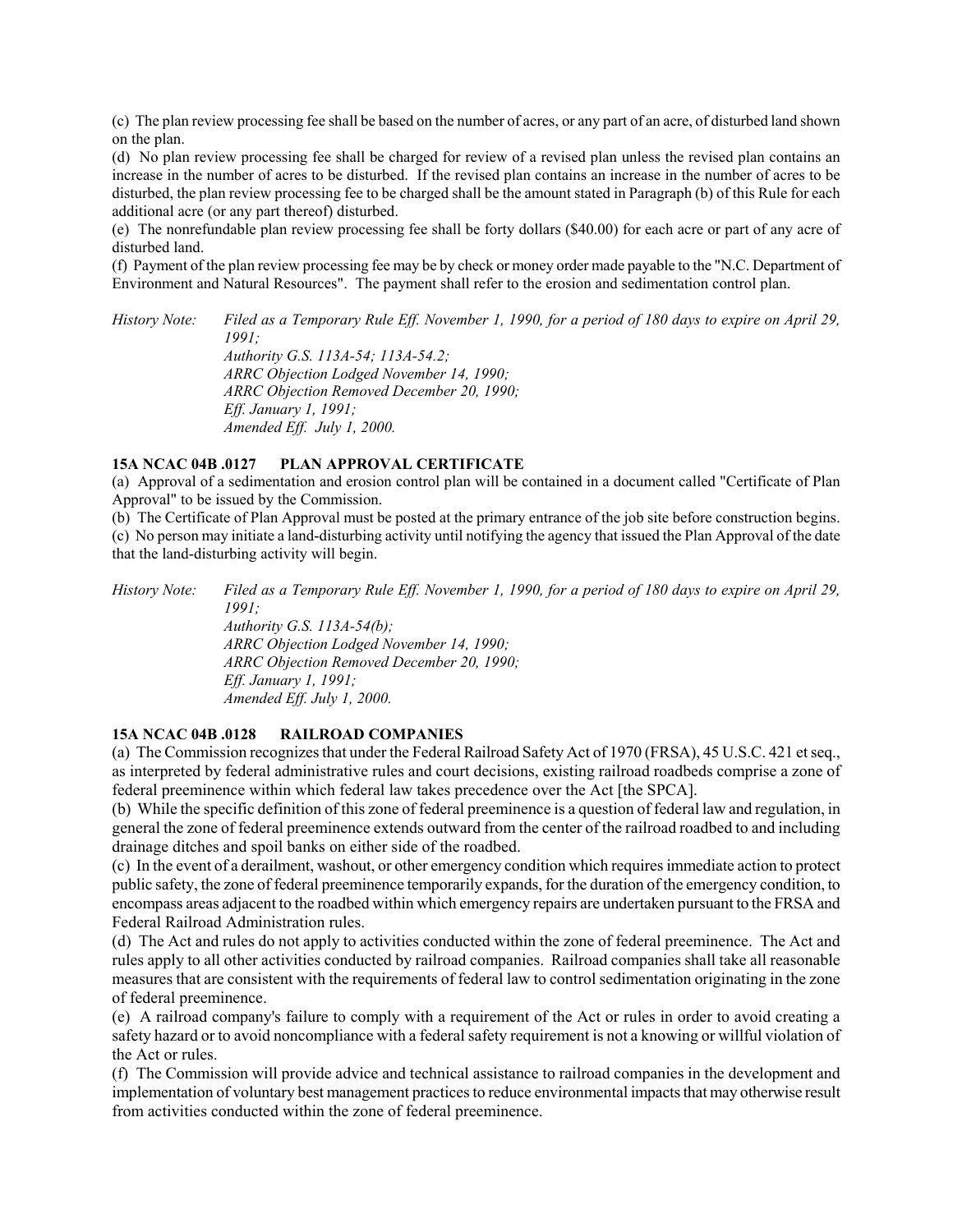*History Note: Authority G.S. 113A-52(6); 113A-54(b); 113A-54(c); 113A-54(d)(4); 113A-57(1); Eff. August 1, 1995.* 

# **15A NCAC 04B .0129 EROSION CONTROL PLAN EXPIRATION DATE**

An erosion control plan shall expire three years following the date of approval, if no land-disturbing activity has been undertaken.

*History Note: Authority G.S. 113A-54.1(a); Eff. October 1, 1995.* 

# **15A NCAC 04B .0130 EMERGENCIES**

Any person who conducts an emergency repair essential to protect human life, that constitutes a land-disturbing activity within the meaning of G.S. 113A-52(6) and these Rules:

- (1) shall notify the Commission of such repair as soon as reasonably possible, but in no event later than five working days after the emergency ends; and
- (2) shall take all reasonable measures to protect all public and private property from damage caused by such repair as soon as reasonably possible, but in no event later than 15 working days after the emergency ends.

*History Note: Authority G.S. 113A-52.01(4); 113A-54(b); Eff. October 1, 1995.*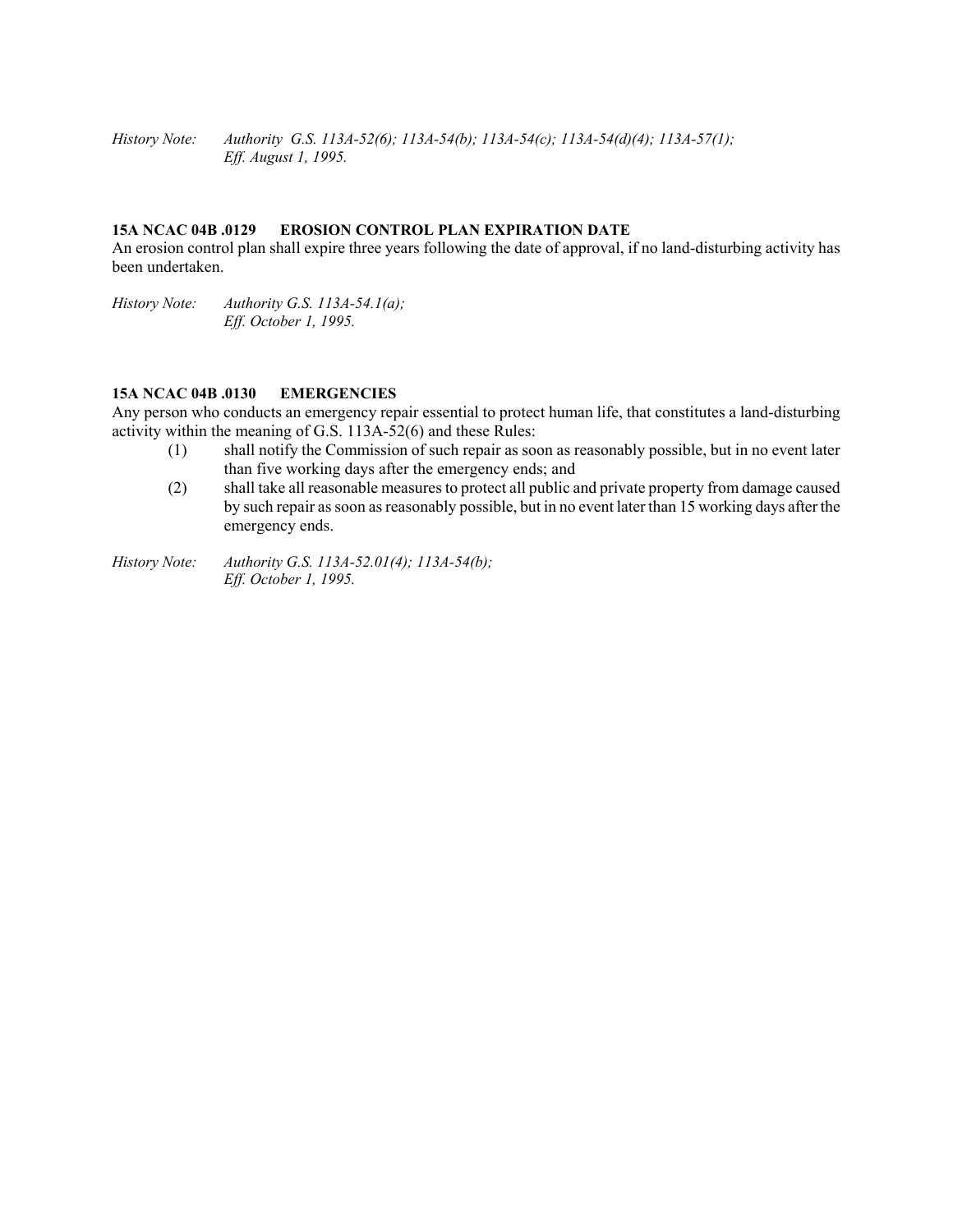#### **SUBCHAPTER 4C - SEDIMENTATION CONTROL CIVIL PENALTIES**

# **15A NCAC 04C .0101 PURPOSE AND SCOPE**

*History Note: Authority G.S. 113A-54(b); 113A-64(a); Eff. February 1, 1976; Amended Eff. November 1, 1984; October 5, 1980; Repealed Eff. August 1, 1988.* 

#### **15A NCAC 04C .0102 DEFINITIONS**

*History Note: Authority G.S. 143B-10; Eff. February 1, 1976; Amended Eff. January 31, 1979; September 3, 1976; Repealed Eff. November 1, 1984.* 

#### **15A NCAC 04C .0103 WHO MAY ASSESS**

The director may assess civil penalties against any person responsible for a violation.

*History Note: Authority G.S. 113A-55; 113A-64; 143B-10; Eff. February 1, 1976; Amended Eff. November 1, 1984.* 

# **15A NCAC 04C .0104 WHEN ASSESSABLE**

*History Note: Authority G.S. 113A-64; Eff. February 1, 1976; Amended Eff. November 1, 1984; Repealed Eff. August 1, 1988.* 

#### **15A NCAC 04C .0105 AMOUNT OF ASSESSMENT**

*History Note: Authority G.S. 113A-64; Eff. February 1, 1976; Repealed Eff. November 1, 1984.* 

# **15A NCAC 04C .0106 CRITERIA**

In determining the amount of the civil penalty assessment, the director shall consider the following criteria:

- (1) severity of the violation,
	- (2) degree and extent of the harm,
	- (3) type of violation,
	- (4) duration,
	- (5) cause,
	- (6) extent of any off-site damage which may have resulted,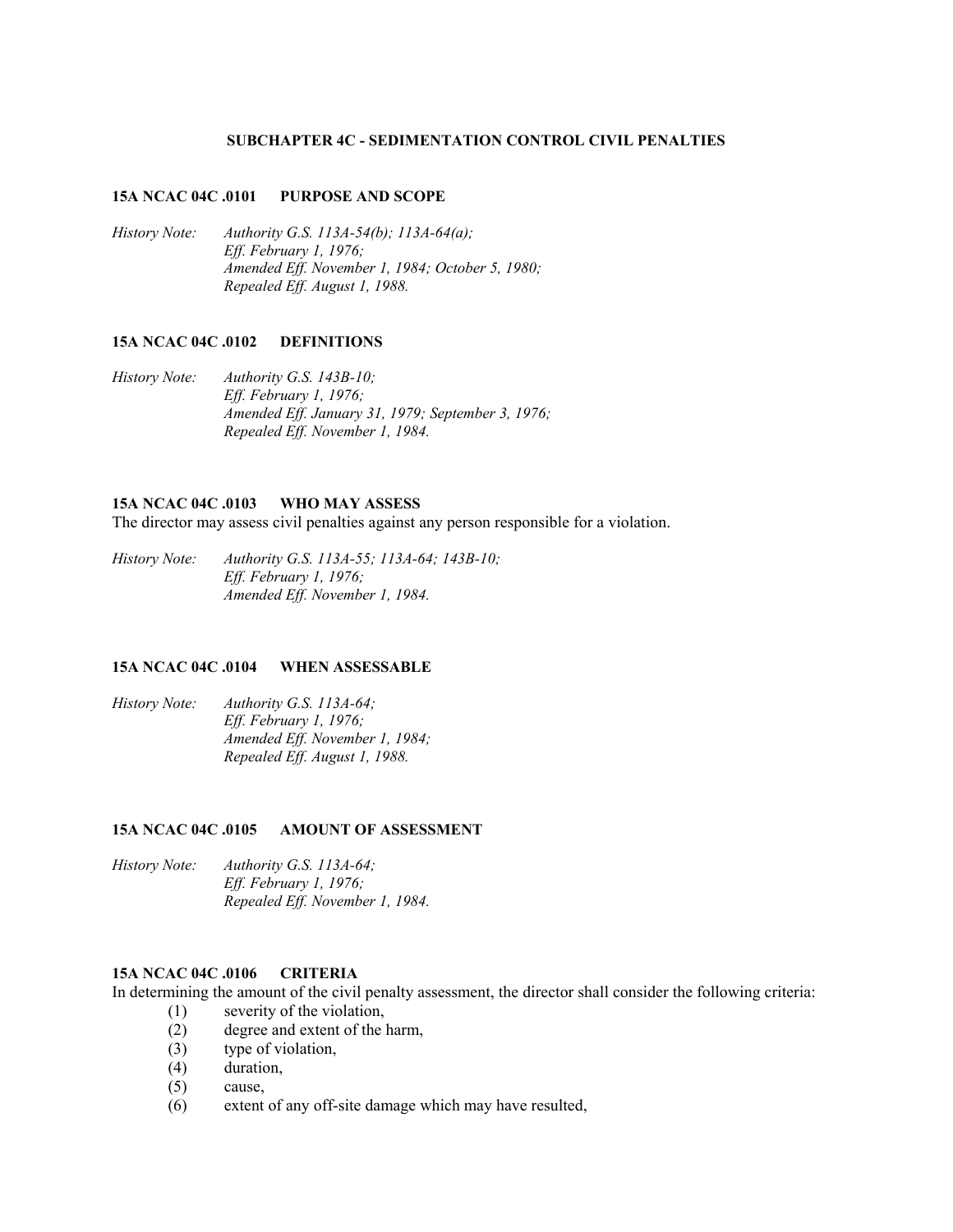- (7) effectiveness of action taken by violator,
- (8) adherence to plan submitted by violator,
- (9) effectiveness of plan submitted by violator,
- (10) cost of rectifying any damage,
- (11) the violator's previous record in complying with rules of the commission,
- (12) estimated cost of installing and/or maintaining corrective sediment control measures, and
- (13) staff investigative costs.

*History Note: Authority G.S. 113A-54(b); 113A-55; 113A-64(a); Eff. February 1, 1976; Amended Eff. November 1, 1984; April 1, 1978.* 

# **15A NCAC 04C .0107 PROCEDURES: NOTICES**

- (a) The notice of violation shall describe the violation with reasonable particularity request that all illegal activity cease, and inform the violator that civil penalty may be assessed pursuant to G.S. 113A-64. If particular actions need to be taken to comply with the Sedimentation Pollution Control Act, the notice shall specify the actions to be taken, shall specify a time period for compliance, and shall state that upon failure to comply within the allotted time the person shall become subject to the assessment of a civil penalty for each day of the continuing violation beginning with the date of the violation.
- (b) The stop work order provided in G.S. 113A-65.1 shall serve as the notice of violation for purposes of the assessment of a civil penalty pursuant to G.S. 113A-64(a)(1). Copies of the stop work order shall be served upon persons the Department has reason to believe may be responsible for the violation by any means authorized under G.S. 1A-1, Rule 4.

*History Note: Filed as a Temporary Amendment Eff. January 14, 1992 for a period of 180 days to expire on July 11, 1992; Authority G.S. 113A-54; 113A-61.1; 113-65.1; 143B-10; Eff. February 1, 1976; Amended Eff. August 1, 2000; October 1, 1995; April 1, 1992; May 1, 1990; November 1, 1984; Temporary Amendment Eff. August 1, 2000.* 

# **15A NCAC 04C .0108 REQUESTS FOR ADMINISTRATIVE HEARING**

After receipt of notification of any assessment, the assessed person must select one of the following options within 30 days:

- (1) tender payment; or
- (2) file a petition for an administrative hearing in accordance with G.S. 150B-23.

*History Note: Authority G.S. 113A-64; 143B-10; 150B-23; Eff. February 1, 1976; Amended Eff. October 1, 1995; October 1, 1988; October 5, 1980; April 1, 1978.* 

# **15A NCAC 04C .0109 TENDER OF PAYMENT**

The director shall accept and acknowledge all tenders of payment on behalf of the secretary.

*History Note: Authority G.S. 113A-55; 143B-10; Eff. February 1, 1976; Amended Eff. October 5, 1980; April 1, 1978.* 

# **15A NCAC 04C .0110 ADMINISTRATIVE HEARING**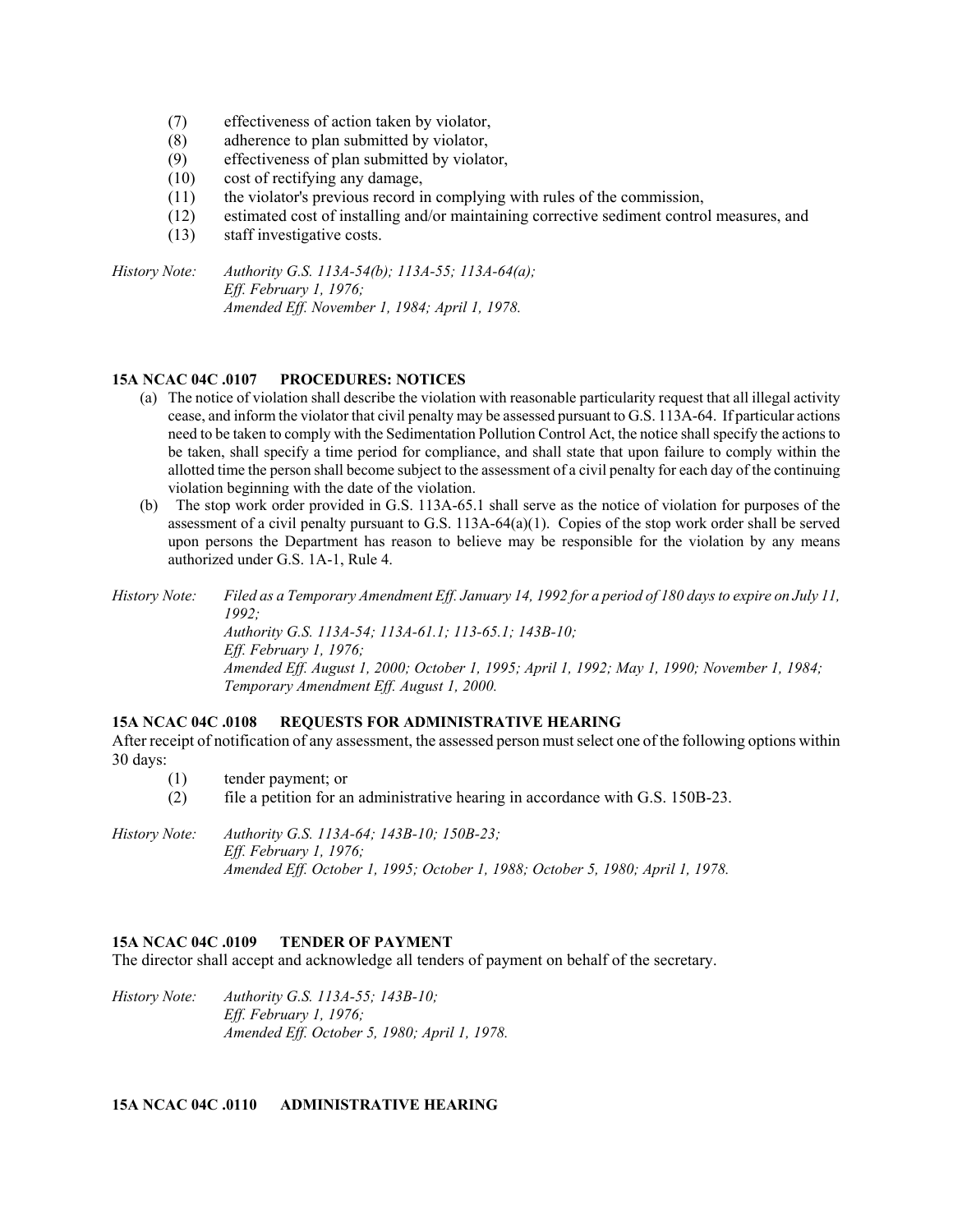Administrative hearings shall be conducted in accordance with the procedures outlined in G.S. 150B-22 et seq. and the contested case procedures in 15A NCAC 1B .0200.

*History Note: Authority G.S. 113A-55; 150B-22 et seq.; Eff. February 1, 1976; Amended Eff. October 1, 1995; August 1, 1988; November 1, 1984; October 5, 1980.* 

# **15A NCAC 04C .0111 FURTHER REMEDIES**

No provision of this Subchapter shall be construed to restrict or impair the right of the secretary, the director, or the Sedimentation Control Commission to pursue any other remedy provided by law for violations of the Sedimentation Pollution Control Act.

*History Note: Authority G.S. 113A-54; 113A-60; 113A-64 through 113A-66; Eff. February 1, 1976.*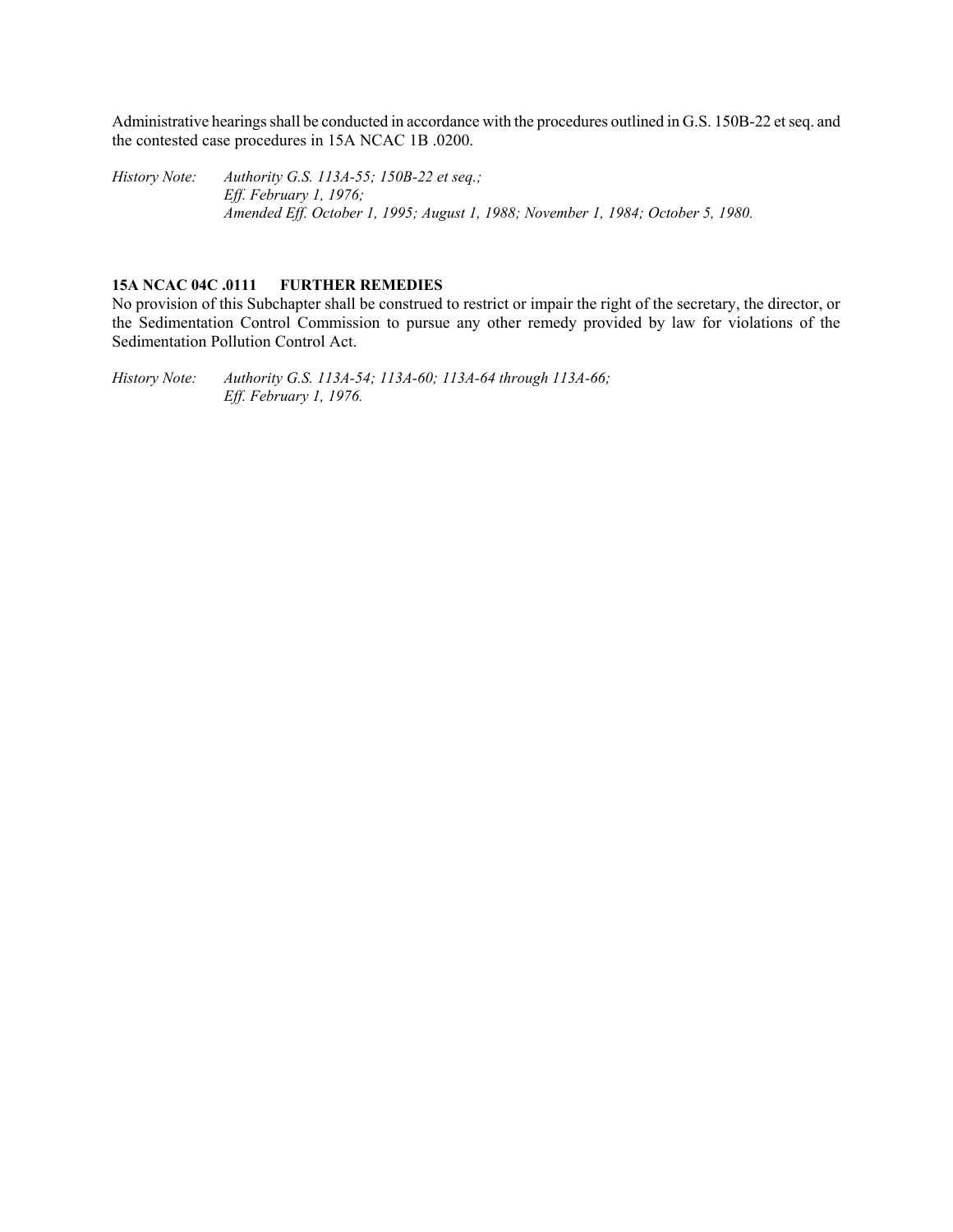# **SUBCHAPTER 4D - LOCAL ORDINANCES**

#### **15A NCAC 04D .0101 SUBMISSION AND APPROVAL OF PROPOSED LOCAL ORDINANCES**

*History Note: Authority G.S. 113A-54; 113A-60; Eff. February 1, 1976; Repealed Eff. August 1, 1988.* 

# **15A NCAC 04D .0102 MODEL ORDINANCE**

The commission has adopted a model ordinance. Local governmental units wishing to establish a local erosion and sedimentation control program may obtain a copy of the model ordinance upon writing to: North Carolina Department of Environment, Health, and Natural Resources Land Quality Section P.O. Box 27687 Raleigh, North Carolina 27611

*History Note: Authority G.S. 113A-54(d); 113A-60; Eff. February 1, 1976; Amended Eff. March 14, 1980; February 23, 1979; Summary Rule Filed January 26, 1982; Amended Eff. October 1, 1995; May 1, 1990; August 1, 1988; November 1, 1984.* 

# **15A NCAC 04D .0103 REVISIONS TO APPROVED LOCAL ORDINANCES**

*History Note: Authority G.S. 113A-54(d); 113A-60; Eff. May 1, 1990; Amended Eff. January 4, 1993; Repealed Eff. October 1, 1995.*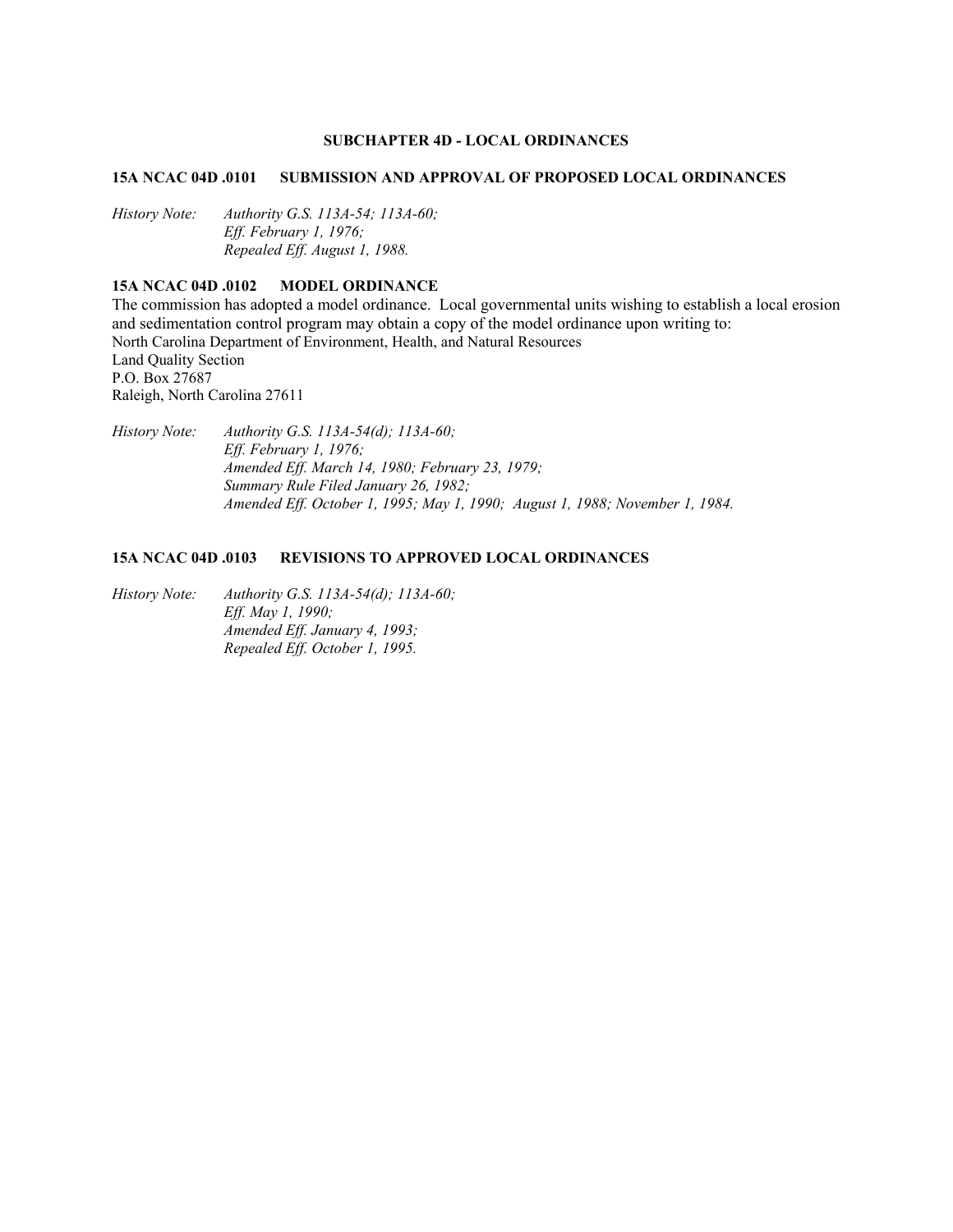#### **SUBCHAPTER 4E - RULEMAKING PROCEDURES**

#### **SECTION .0100 - GENERAL PROVISIONS**

#### **15A NCAC 04E .0101 GENERAL PURPOSE**

Rules at 15A NCAC 1B .0100 are adopted by reference and with the rules of this Subchapter shall govern rule-making hearings conducted under the purview of the commission.

*History Note: Authority G.S. 113A-54; 113A-55; 150B; Eff. March 14, 1980; Amended Eff. November 1, 1984.* 

#### **15A NCAC 04E .0102 DEFINITIONS**

As used in this Subchapter:

- (1) "Commission" means the North Carolina Sedimentation Control Commission.
- (2) "Director" means the Director of the Division of Land Resources of the Department of Environment, Health, and Natural Resources.

*History Note: Authority G.S. 113A-54; 113A-55; Eff. March 14, 1980; Amended Eff. May 1, 1990.* 

# **15A NCAC 04E .0103 ADDRESS**

*History Note: Authority G.S. 113A-54; Eff. March 14, 1980; Repealed Eff. November 1, 1984.* 

# **15A NCAC 04E .0104 COPIES OF RULES: INSPECTION**

(a) Anyone desiring to obtain a copy of any or all of the rules of the commission may do so by requesting such from the director at the address of the commission as set forth at Rule .0001 of Subchapter A of this Chapter. The request must specify the rules requested, for example, 15A NCAC 4, Sedimentation Control, or 15A NCAC 4E, Rulemaking Procedures. The director may charge reasonable fees to recover mailing and duplication costs for requests of more than one copy of the same rule(s).

(b) The rules of the commission (15A NCAC 4) and other documents specified in G.S. 150B-11 are available for public inspection at the Office of the Director (P.O. Box 27687, 512 N. Salisbury Street, Raleigh, N.C. 27611) during regular office hours.

*History Note: Authority G.S. 113A-54; 113A-55; 150B-11; Eff. March 14, 1980; Amended Eff. August 1, 1988; November 1, 1984.* 

#### **15A NCAC 04E .0105 DELEGATIONS OF AUTHORITY TO THE DIRECTOR**

*History Note: Authority G.S. 113A-54; 113A-55; 150B; Eff. March 14, 1980; Amended Eff. November 1, 1984; June 5, 1981; Repealed Eff. August 1, 1988.*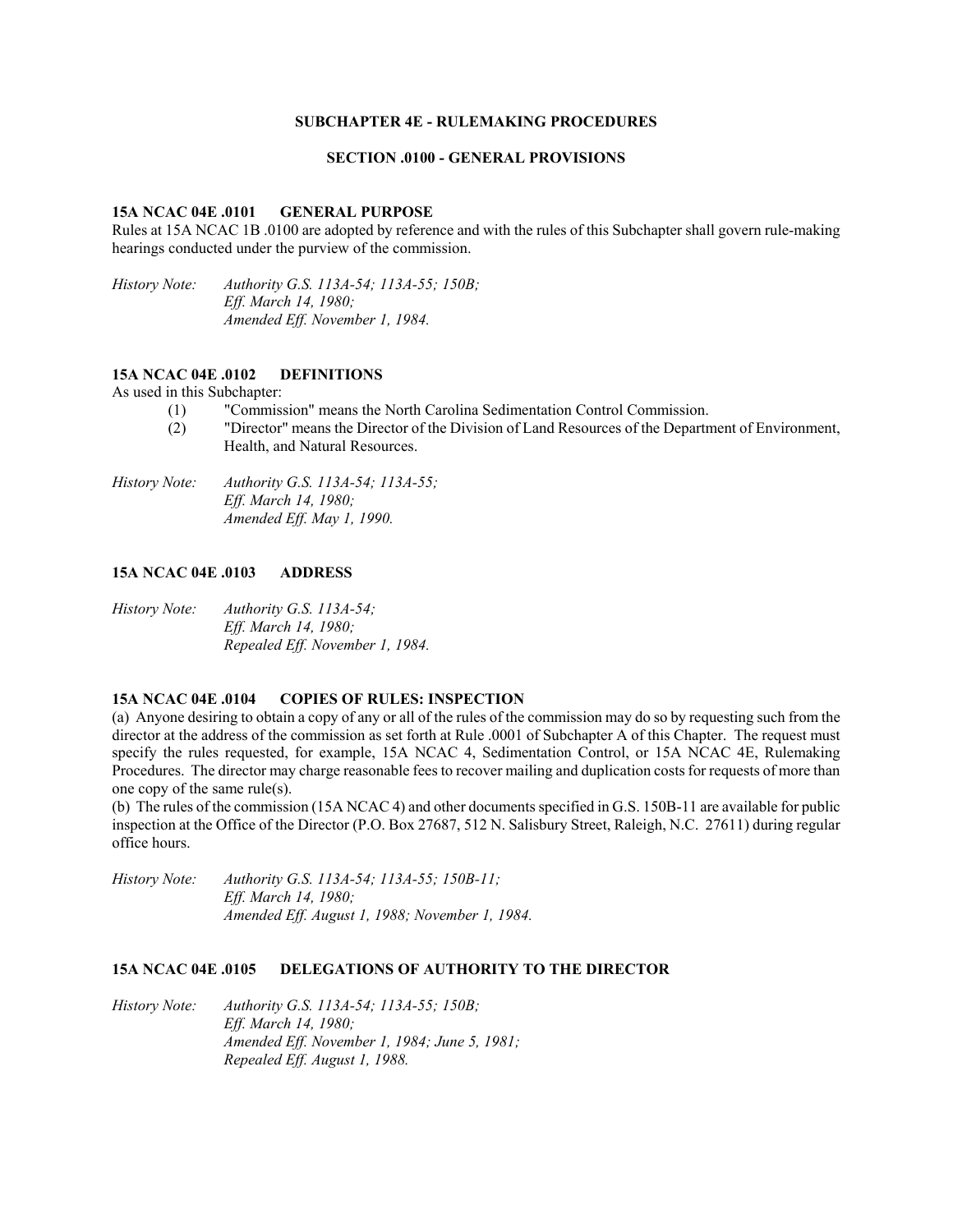#### **SECTION .0200 - PETITIONS FOR RULEMAKING**

#### **15A NCAC 04E .0201 PETITION FOR RULEMAKING HEARINGS**

Any person wishing to submit a petition requesting the adoption, amendment, or repeal of a rule by the commission shall forward the petition to the director at the address of the commission in Rule .0001 of Subchapter A of this Chapter. The first page of the petition should clearly bear the notation: RULEMAKING PETITION RE and then the subject area (for example, RE PLAN REQUIREMENTS, RE PENALTIES, RE INSPECTIONS) or an indication of any other area over which the commission may have rulemaking authority.

*History Note: Authority G.S. 113A-54; 150B-16; Eff. March 14, 1980; Amended Eff. November 1, 1984.* 

#### **15A NCAC 04E .0202 CONTENTS OF PETITION**

*History Note: Authority G.S. 113A-54; 150B-16; Eff. March 14, 1980; Repealed Eff. November 1, 1984.* 

#### **15A NCAC 04E .0203 DISPOSITION OF PETITIONS**

(a) The director will determine whether the petition contains sufficient information for the commission to determine whether the public interest will be served by granting the request. The director may request additional information from the petitioner(s), he may contact interested persons or persons likely to be affected by the proposed rule and request comments, and he may use any other appropriate method for obtaining additional information.

(b) The commission will render a decision within 30 days after the petition is submitted. If the decision is to grant the petition, the director, within 30 days of submission, will initiate a rulemaking proceeding. If the decision is to deny the petition, the director will notify the petitioner(s) in writing, stating the reasons therefor.

(c) If the commission is not scheduled to meet within 30 days of submission of a petition the director may either:

- (1) accept the petition and initiate a rulemaking proceeding; or
- (2) Ask the chairman of the commission to call a special meeting of the commission so that a decision can be made by the commission within the 30 day time period required by 150B-16 and in accordance with the procedures set out in (b) of this Rule.

*History Note: Authority G.S. 113A-54; 113A-55; 150B-16; Eff. March 14, 1980; Amended Eff. August 1, 1988; November 1, 1984; June 5, 1981.* 

# **SECTION .0300 - NOTICE OF RULEMAKING HEARINGS**

#### **15A NCAC 04E .0301 TIMING OF NOTICE**

*History Note: Authority G.S. 113A-54; 150B-12; Eff. March 14, 1980; Repealed Eff. November 1, 1984.* 

**15A NCAC 04E .0302 NOTICE MAILING LIST**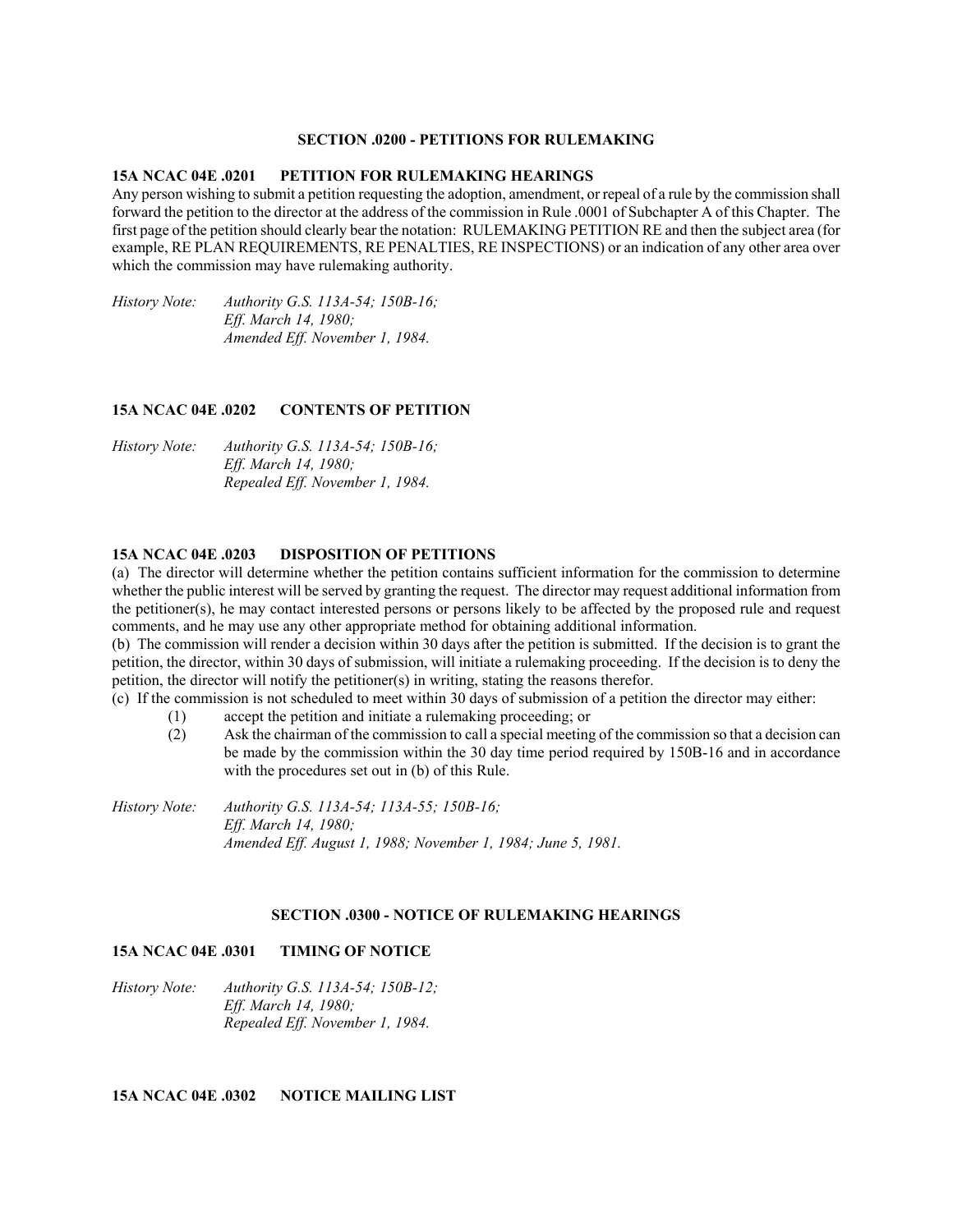*History Note: Authority G.S. 113A-54; 150B-12(b); Eff. March 14, 1980; Amended Eff. November 1, 1984; Repealed Eff. August 1, 1988.* 

#### **15A NCAC 04E .0303 ADDITIONAL INFORMATION**

*History Note: Authority G.S. 113A-54; 150B-12; Eff. March 14, 1980; Repealed Eff. November 1, 1984.* 

#### **SECTION .0400 - RULEMAKING HEARINGS**

# **15A NCAC 04E .0401 REQUEST TO PARTICIPATE 15A NCAC 04E .0402 CONTENTS OF REQUEST: GENERAL TIME LIMITATIONS**

*History Note: Authority G.S. 113A-54; 150B-12(d),(e); Eff. March 14, 1980; Repealed Eff. November 1, 1984.* 

# **15A NCAC 04E .0403 WRITTEN SUBMISSIONS**

(a) Any person may file a written submission containing data, comments, or arguments after distribution or publication of a rulemaking notice until the day of the hearing, unless a longer period has been prescribed in the notice or granted upon request. These written comments should be sent to the director at the address of the commission.

(b) The first page of any written submission shall clearly identify the rulemaking proceeding or proposed rule to which the comments are addressed and include a statement of the position of the person making the submission (for example, "In support of adopting proposed Rule .0000," "In opposition to adopting proposed Rule .0000").

(c) Upon receipt of written comments, acknowledgment will be made with an assurance that the comments therein will be considered fully by the commission.

*History Note: Authority G.S. 113A-54; 150B-12(e); Eff. March 14, 1980; Amended Eff. June 5, 1981.* 

# **15A NCAC 04E .0404 PRESIDING OFFICER: POWERS AND DUTIES**

*History Note: Authority G.S. 113A-54; 150B-12; Eff. March 14, 1980; Repealed Eff. November 1, 1984.*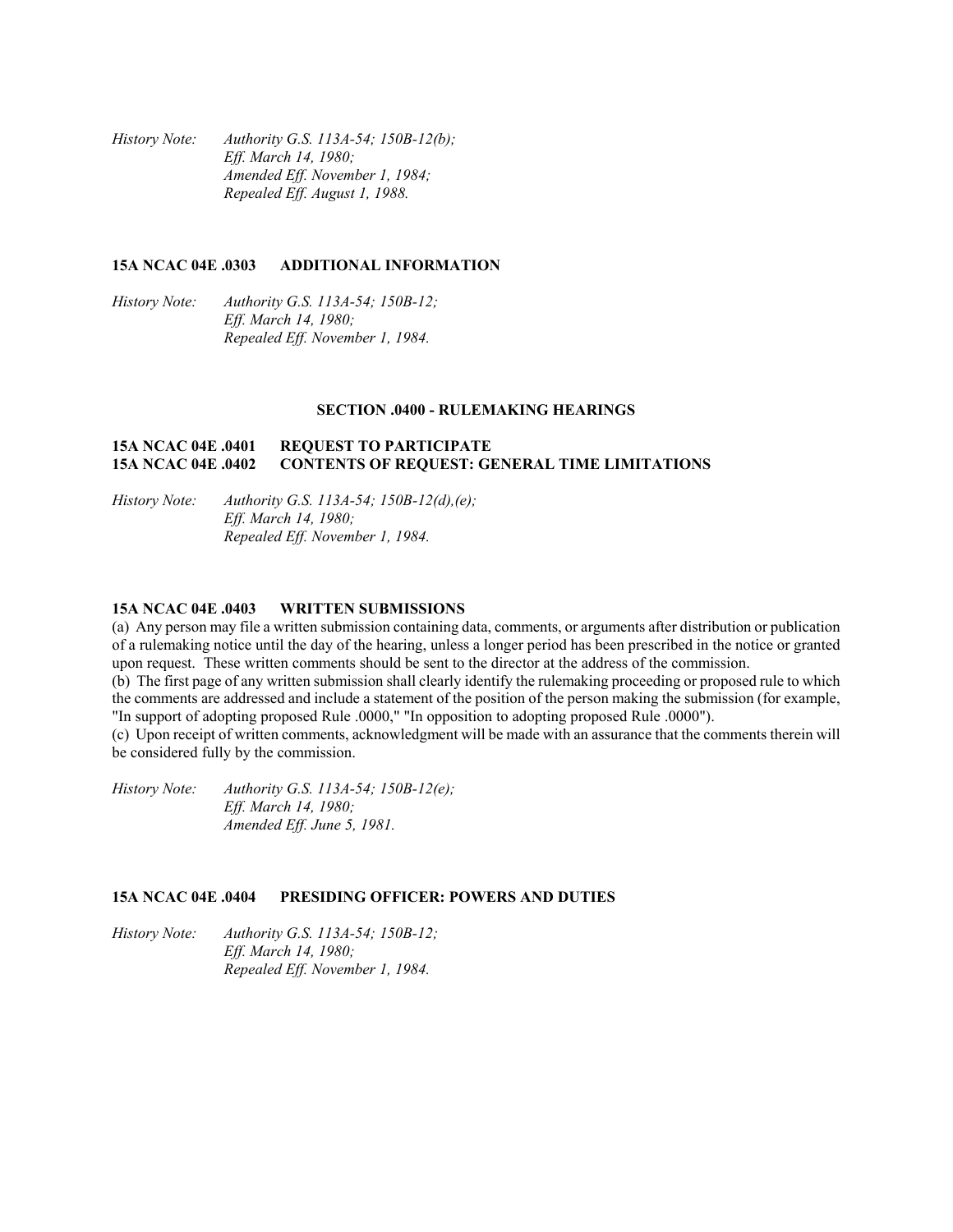# **15A NCAC 04E .0405 STATEMENT OF REASONS FOR DECISION**

(a) Any interested person desiring a concise statement of the principal reasons for and against the adoption of a rule by the commission and the factors that led to overruling the considerations urged for or against its adoption may submit a request to the director of the address of the commission.

(b) The request must be made in writing and submitted prior to adoption of the rule or within 30 days thereafter.

*History Note: Authority G.S. 113A-54; 150B-12(e); Eff. March 14, 1980.* 

#### **15A NCAC 04E .0406 RECORD OF PROCEEDINGS**

A record of all rulemaking proceedings will be maintained by the director for as long as the rule is in effect, and for five years thereafter, following filing with the Office of Administrative Hearings. Record of rulemaking proceedings will be available for public inspection during the hours of 8:30 AM to 5:30 PM on workdays.

*History Note: Authority G.S. 113A-54; 150B-11(2); Eff. March 14, 1980; Amended Eff. August 1, 1988; November 1, 1984.* 

#### **SECTION .0500 - DECLARATORY RULINGS**

# **15A NCAC 04E .0501 SUBJECTS OF DECLARATORY RULINGS**

Any person aggrieved by a statute administered or rule promulgated by the commission may request a declaratory ruling as to either the manner in which a statute or rule applies to a given factual situation, if at all, or whether a particular agency rule is valid. For purposes of this Section, an aggrieved person means a person substantially affected by a statute administered by the commission or a rule promulgated by the commission.

*History Note: Authority G.S. 113A-54; 150B-17; Eff. March 14, 1980.* 

#### **15A NCAC 04E .0502 SUBMISSION OF REQUEST FOR RULING**

All requests for declaratory rulings shall be written and mailed to the director at the address of the commission. The first page of the request should bear the notation: REQUEST FOR DECLARATORY RULING. The request must include the following information:

- (1) name and address of petitioner;
- (2) statute or rule to which petition relates;
- (3) concise statement of the manner in which petitioner is aggrieved by the rule or statute or its potential application to him;
- (4) a statement of whether an oral hearing is desired and, if so, the reason therefor.

*History Note: Authority G.S. 113A-54; 150B-17; Eff. March 14, 1980.*